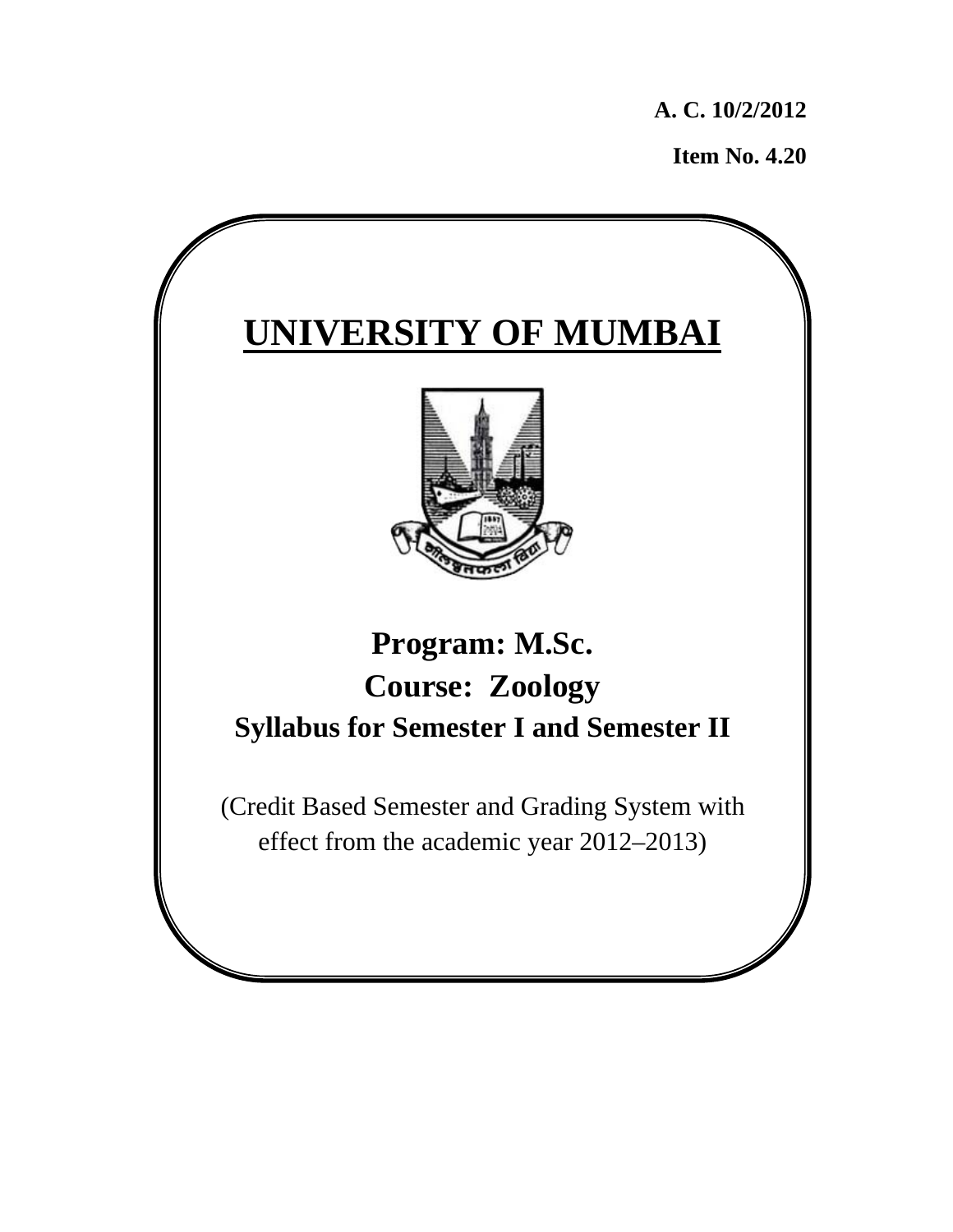# **M.Sc. Zoology Syllabus Semester I and Semester II Credit Based and Grading System To be implemented from the Academic year 2012-2013 SEMESTER I**

| <b>Course Code</b> | <b>UNIT</b> | <b>TOPIC HEADINGS</b>                                                      | <b>Credits</b> | $\parallel$ L / Week |
|--------------------|-------------|----------------------------------------------------------------------------|----------------|----------------------|
| <b>PSZO101</b>     |             | Phylogeny Systematics of non-chordates<br>and assorted topics- I           |                |                      |
|                    | П           | Phylogeny, systematics of non-chordates,<br>Hemichordata & Assorted Topics |                |                      |
|                    | Ш           | Phylogeny, systematic of chordates and<br>Assorted topics -I               |                |                      |
|                    |             | Comparative vertebrate osteology-1                                         |                |                      |

| <b>PSZO102</b> |     | Biomolecules- a structural and functional<br>approach-I |  |  |
|----------------|-----|---------------------------------------------------------|--|--|
|                |     | <b>Biochemical Thermodynamics</b>                       |  |  |
|                | III | Metabolic Pathways and integration of<br>Metabolism-1   |  |  |
|                | Н   | Regulation of metabolism                                |  |  |

| <b>PSZO103</b> |   | Genetics-Chromosome theory of<br>inheritance and Mendelism-1                                 |  |  |
|----------------|---|----------------------------------------------------------------------------------------------|--|--|
|                | ш | <b>Genetics-Extension of Mendelian</b><br><b>Genetics and Non-Mendelian</b><br>inheritance-I |  |  |
|                | ш | Evolution-1                                                                                  |  |  |
|                |   | Developmental Biology-I                                                                      |  |  |

| <b>PSZO104</b> |             | Principles and applications of Microtomy,<br>microscopy, centrifugation | 4 |  |
|----------------|-------------|-------------------------------------------------------------------------|---|--|
|                | $\mathbf H$ | Principle and applications of<br>radioisotopes & extraction techniques  |   |  |
|                | Ш           | Principles and applications of<br>spectroscopy                          |   |  |
|                | IV          | Good laboratory practices & research<br>methodology-I                   |   |  |
| PSZOP101       |             | Non-chordates, Chordates and their Phylogeny -I                         |   |  |
| PSZOP102       |             | <b>Biochemistry and Metabolism - I</b>                                  |   |  |
| PSZOP103       |             | Genetics, Evolution and Developmental Biology-1                         |   |  |
| PSZOP104       |             | Tools and Techniques in Biology - I                                     |   |  |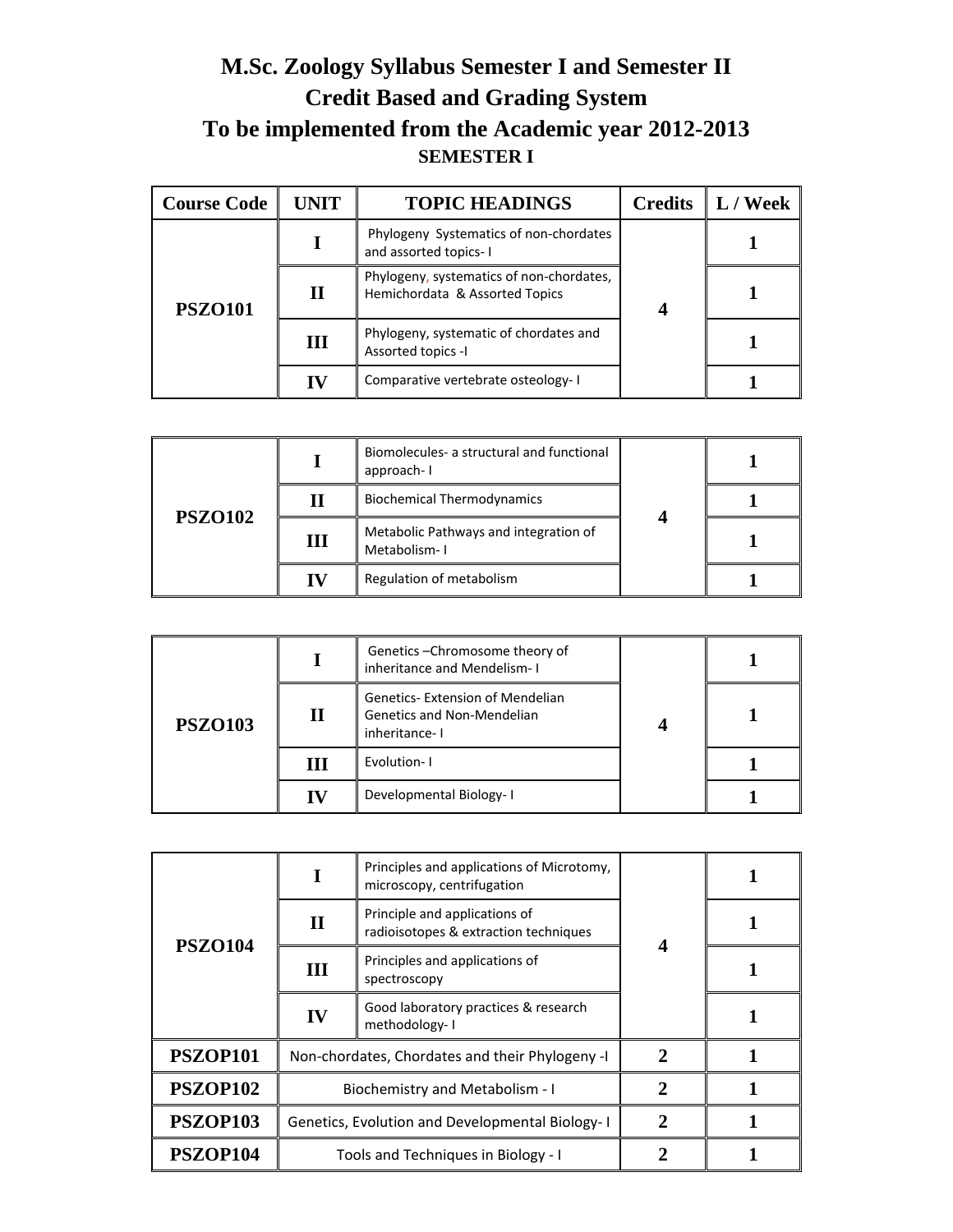# **SEMESTER II**

| <b>Course Code</b> | UNIT | <b>TOPIC HEADINGS</b>                                              | <b>Credits</b> | L / Week |
|--------------------|------|--------------------------------------------------------------------|----------------|----------|
| <b>PSZO201</b>     |      | Phylogeny, systematics of non-chordates<br>and assorted topics -II |                |          |
|                    | П    | Phylogeny of Protochordates, Agnatha &<br><b>Assorted Topics</b>   |                |          |
|                    | III  | Phylogeny, systematics of chordates and<br>assorted topics-II      |                |          |
|                    |      | Comparative vertebrate osteology-II                                |                |          |

| <b>PSZO202</b> |   | Biomolecules- a structural and functional<br>approach-II |  |  |
|----------------|---|----------------------------------------------------------|--|--|
|                |   | Enzymes and Enzyme kinetics                              |  |  |
|                | Ш | Metabolic Pathways and integration of<br>Metabolism-II   |  |  |
|                |   | Inborn errors of Metabolism                              |  |  |

| <b>PSZO203</b> |   | Genetics - Chromosome theory of<br>inheritance and Mendelism-II                               |  |  |
|----------------|---|-----------------------------------------------------------------------------------------------|--|--|
|                | Н | <b>Genetics-Extension of Mendelian</b><br><b>Genetics and Non-Mendelian</b><br>inheritance-II |  |  |
|                | Ш | Evolution-II                                                                                  |  |  |
|                |   | Developmental Biology-II                                                                      |  |  |

| <b>PSZO204</b> |             | Principles and applications of<br>chromatography-I                                                     | 4            |  |
|----------------|-------------|--------------------------------------------------------------------------------------------------------|--------------|--|
|                | $\mathbf H$ | Principles and applications of<br>chromatography-II(Gel chromatography<br>and affinity chromatography) |              |  |
|                | Ш           | Principles and applications of<br>chromatography & Electrophoresis (GC,<br>HPTLC, Electrophoresis)     |              |  |
|                | IV          | Good laboratory practices & Research<br>methodology-II                                                 |              |  |
| PSZOP201       |             | Non-chordates, Chordates and their Phylogeny -II                                                       | $\mathbf{2}$ |  |
| PSZOP202       |             | Biochemistry and Metabolism - II                                                                       |              |  |
| PSZOP203       |             | Genetics, Evolution and Developmental Biology-<br>Ш                                                    |              |  |
| PSZOP204       |             | Tools and Techniques in Biology - II                                                                   |              |  |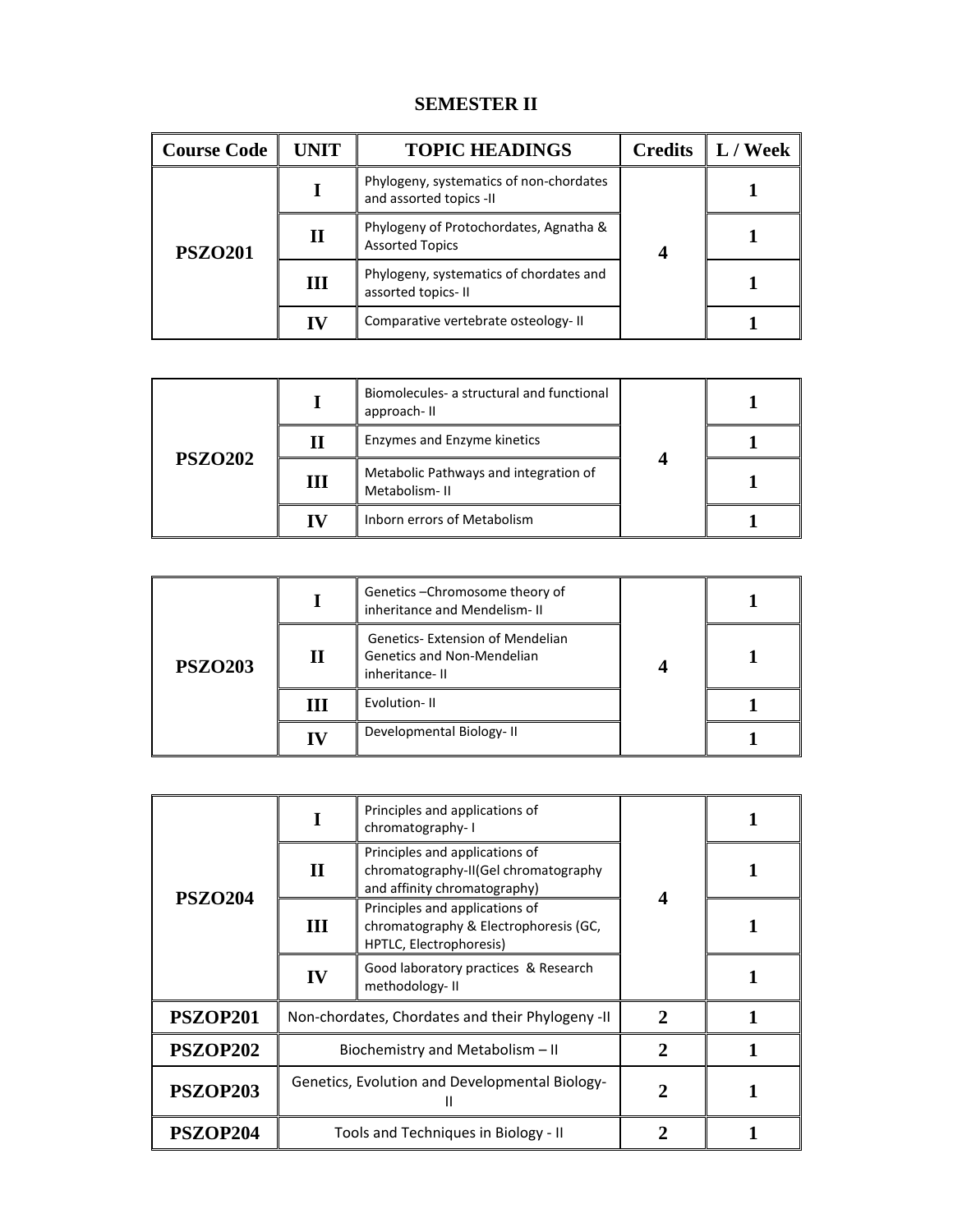# **M. Sc. Zoology Syllabus Credit and Grading System To be implemented from the Academic year 2012‐2013 Semester I ‐ THEORY**

| PSZO 101: Non-chordates, chordates and their phylogeny-I                                          | 60L |
|---------------------------------------------------------------------------------------------------|-----|
| Unit I: Phylogeny, Systematics of non-chordates and assorted topics-I                             | 15L |
| 1.1. Principles of systematic, importance of taxonomic studies in Biology, use of                 |     |
| morphometric studies, Osteological studies, use of homologous organs.                             |     |
| 1.1. Taxonomic keys: Different kinds of taxonomic keys, their merits and demerits.                |     |
| 1.2. Phylogeny, salient features, classification up to classes (wherever applicable)              |     |
| of the following phyla-                                                                           |     |
| *1.3.1 Protista (Protozoa)                                                                        |     |
| *1.3.2 Porifera                                                                                   |     |
| 1.3.3 Coelenterata                                                                                |     |
| 1.3.4 Ctenophora                                                                                  |     |
| Unit II: Phylogeny, Systematics of non-chordates, Hemichordata & assorted topics                  | 15L |
| 2.1. Phylogeny, salient features, classification (wherever applicable) up to classes              |     |
| of the following phyla-                                                                           |     |
| 2.1.1Mollusca                                                                                     |     |
| 2.1.2 Bryozoa                                                                                     |     |
| 2.1.3 Brachiopoda                                                                                 |     |
| 2.1.4 Echinodermata                                                                               |     |
| 2.1.5 Chaetognatha                                                                                |     |
| 2.2 Systematic position and affinities of Hemichordata.                                           |     |
| 2.3 Assorted Topics:                                                                              |     |
| *2.3.1 Economic importance of Protozoa.                                                           |     |
| *2.3.2. Mesenteries in Coelenterata.                                                              |     |
| *2.3.3 Economic importance of Arthropoda.                                                         |     |
| 2.3.4 Sense organs in Arthropoda.                                                                 |     |
| 2.3.5 Spines and Pedicellariae in Echinodermata.                                                  |     |
| *2.3.6 Invertebrate larvae- larval forms of free living invertebrates, larval forms of parasites, |     |
| Strategies and evolutionary significance of larval forms.                                         |     |
|                                                                                                   |     |

# **Unit III: Phylogeny, Systematics of Chordates and Assorted topics‐ I 15 L**

3.1. Discovery of Coelacanth.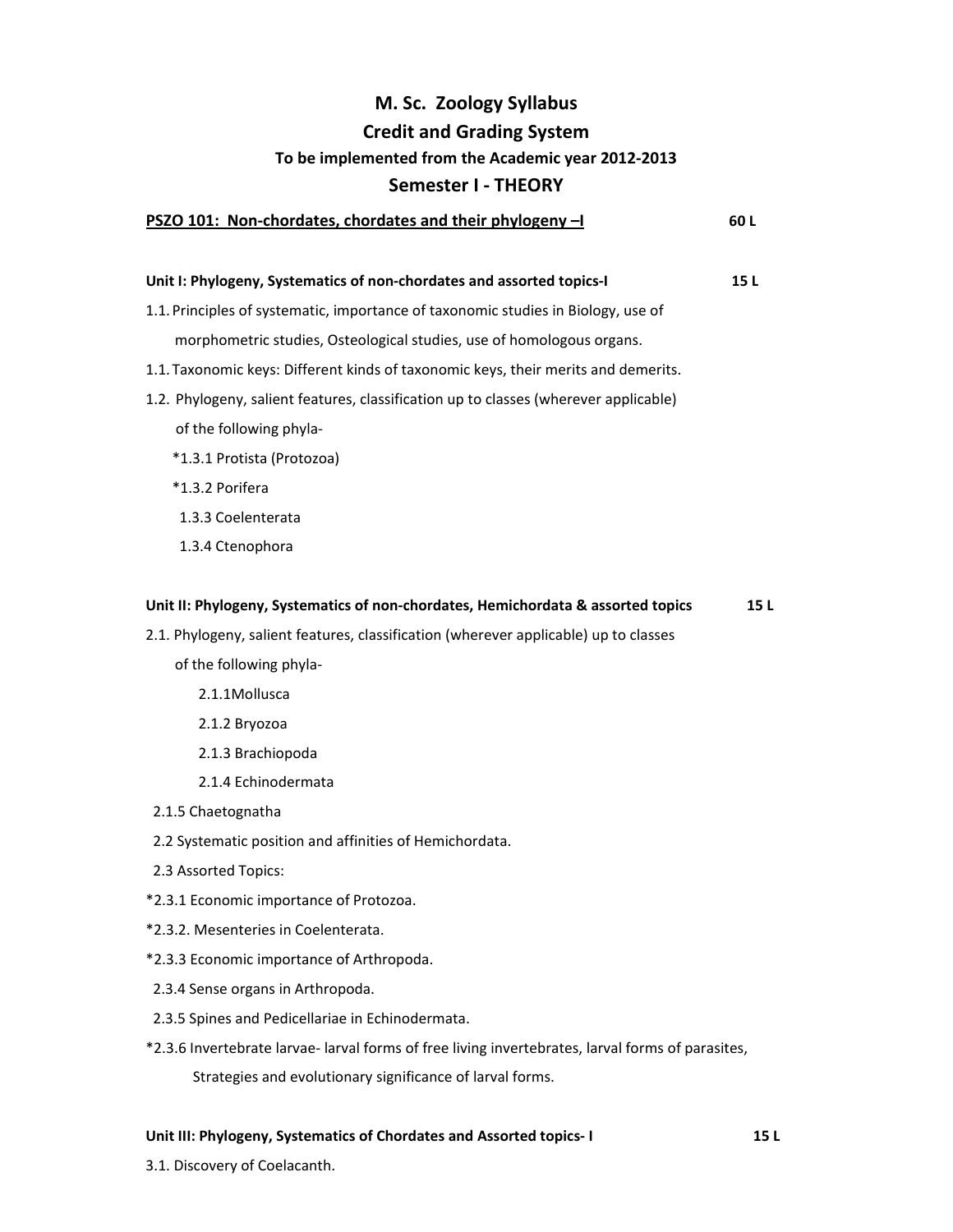- 3.2. Overview of fish phylogeny.
- 3.3. Primitive tetrapods‐ Labrynthodonts.
- 3.4. Crossopterigians‐ A blue print.
- 3.5. Dipnoi‐ a group that has failed to evolve as Amphibia.
- 3.6. Lissamphibia.
- \*3.7. Sphenodon‐ a living fossil.
- \*3.8. Extinct reptiles.
- \*3.9. Adaptive radiation in Reptilia.

### **Unit IV: Comparative Vertebrate Osteology‐ I 15 L**

- 4.1. Embryonic development of‐ a) neurocranium, b) splanchnocranium and c) dermatocranium.
- \*4.2. Comparative account of jaw suspension.
- \*4.3. Embryonic development of Vertebra.
- 4.4. Vertebral column of tetrapods‐ Atlas, Axis, Typical Vertebra, Thoracic vertebra, Trunk vertebra, Caudal vertebra of Dog fish and Bony fish, Frog, Varanus, Pigeon, and Rabbit.

### **\* Topics for Assignments & Essays**

|                     | PSZO 102: Biochemistry and Metabolism - I                                          | 60L |
|---------------------|------------------------------------------------------------------------------------|-----|
|                     | Unit I: Biomolecules- a structural and functional approach-I                       | 15L |
| *1.1. Concepts:     |                                                                                    |     |
|                     | *1.1.1 Biological Macromolecules.                                                  |     |
|                     | *1.1.2 Polymerization and macromolecules.                                          |     |
|                     | *1.1.3 Central role of carbon.                                                     |     |
|                     | *1.1.4 Common functional groups.                                                   |     |
|                     | *1.1.5 Common ring structure and isomerization in biological molecules.            |     |
| 1.2. Carbohydrates: |                                                                                    |     |
|                     | 1.2.1. Classification: mono-, oligo- and poly-saccharides.                         |     |
| 1.                  | Monosaccharides- structure, classification, D- and L- isomers, Anomers and         |     |
|                     | mutarotation, open chain and ring forms, pyranose and furanose forms, reactions of |     |
|                     | monosaccharides, glycocydic bonds and nomenclature.                                |     |
| 2.                  | Oligosaccharides.                                                                  |     |
| 3.                  | Polysaccharides- homo- and hetero-polysaccharides.                                 |     |
|                     | *1.2.2. Biological functions of carbohydrates.                                     |     |
| 1.3. Lipids:        |                                                                                    |     |
|                     |                                                                                    |     |

1.3.1 Classification: simple and complex lipids.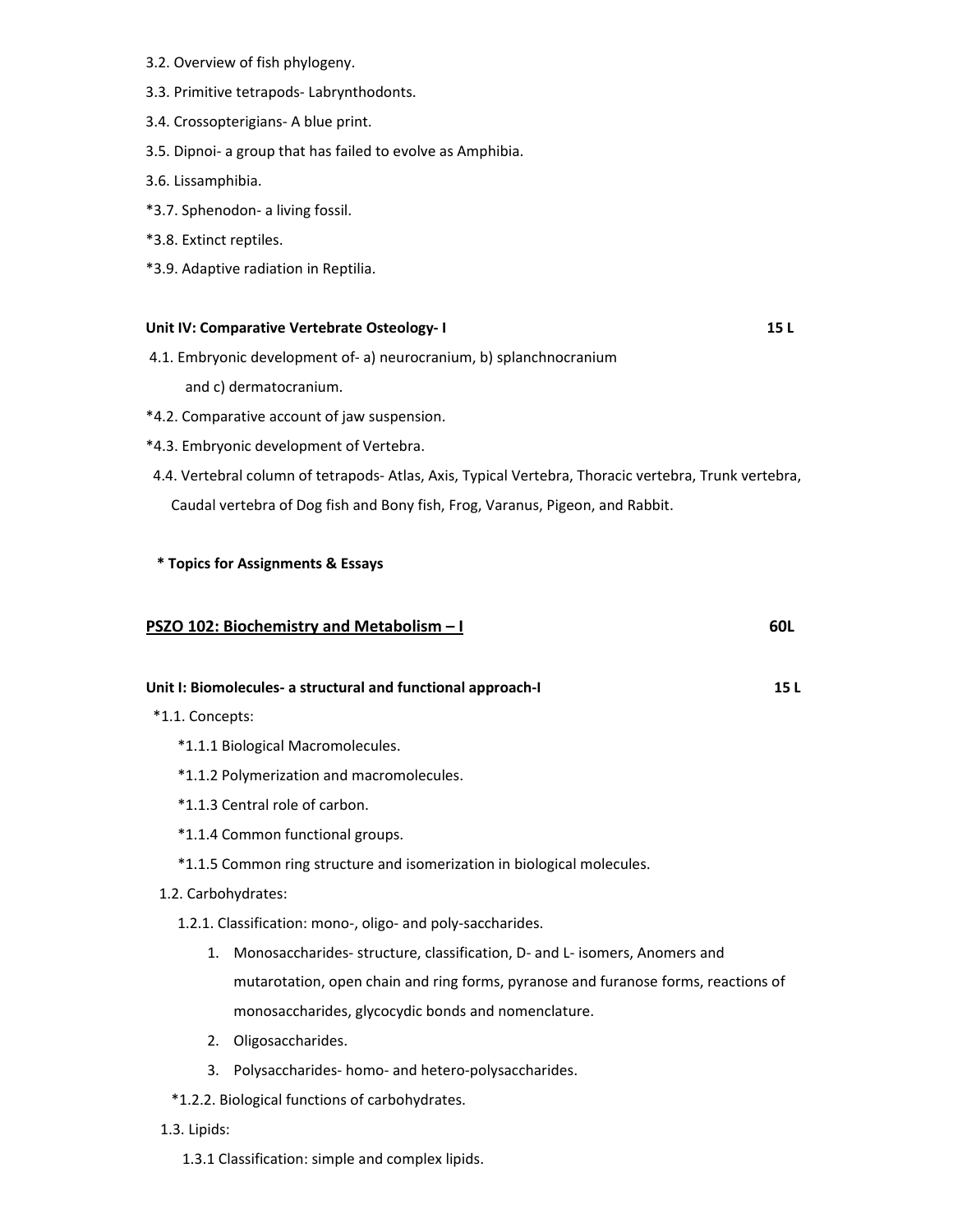- \*1.3.2. Fatty acids‐ Even and odd carbon fatty acids, numbering the carbon atoms, saturated and unsaturated fatty acids, cis‐ and trans‐configuration, nomenclature and short hand representation of fatty acids.
	- 1.3.3. Acylglycerols‐ Mono‐, di‐ and tri‐glycerides, stereospecific numbering of glycerols in glycerides, properties of triacylglycerol.
	- 1.3.4. Complex lipids‐ Phospholipids, Sphingolipids, Sterols and waxes, Amphipathic lipids: Membrane lipid bilayers.
	- 1.3.5. Biological functions of lipids.
- 1.4. Nucleic acids: Types‐ RNA and DNA.
	- 1.4.1. Components: Pentose, Nitrogenous bases, Nucleosides, tautomeric forms of purines and pyrimidines.
	- 1.4.2. Structure of DNA: \*Watson and Crick model; different forms of DNA double helix.
	- \*1.4.3. Structure, types and functions of RNA.
- 1.5. Complex biomolecules
	- 1.5.1 \*Glycoproteins: Blood group substances
	- 1.5.2. Glycolipids: Gangliosides.
	- 1.5.3 Lipoproteins: Classification and functions‐ chilomicrons, VLDL, LDL, HDL, and free fatty acid‐albumin complex.

### **Unit II: Biochemical Thermodynamics 15 L**

- 2.1.Biochemical Thermodynamics:
	- 2.1.1 Laws of thermodynamics, free energy, entropy, enthalpy, exergonic and endergonic reactions.
	- 2.1.2 \*High energy compounds: ATP, ADP, ATP‐ADP cycle, ATP‐AMP ratio.
	- 2.1.3 Biological oxidation: Electron transport chain and mitochondria; Oxidative phosphorylation‐ mechanism, uncoupling of oxidative phosphorylation and its significance.
	- 2.1.4 Free radicals, antioxidants and antioxidant system.

### **Unit III: Metabolic pathways and Integration of metabolism‐I 15 L**

3.1. Metabolism: Concept; Definitions; Catabolism; Anabolism.

- 3.2. Carbohydrate Metabolism:
	- \*3.2.1. Glycolysis: Reaction sequence, flow of carbon, conversion of pyruvate to lactate and Acetyl coenzyme‐A, significance of pyruvate‐lactate interconversion, aerobic and anaerobic glycolysis and energetic of glycolysis. Regulation of glycolysis.
	- 3.2.2. Gluconeogenesis: Reaction sequence from pyruvate, gluconeogenesis from amino acids, glycerol, propionate, lactate. Regulation of gluconeogenesis.
	- \*3.2.3. Glycogen metabolism: Glycogenesis, Glycogenolysis. Regulation of the two pathways.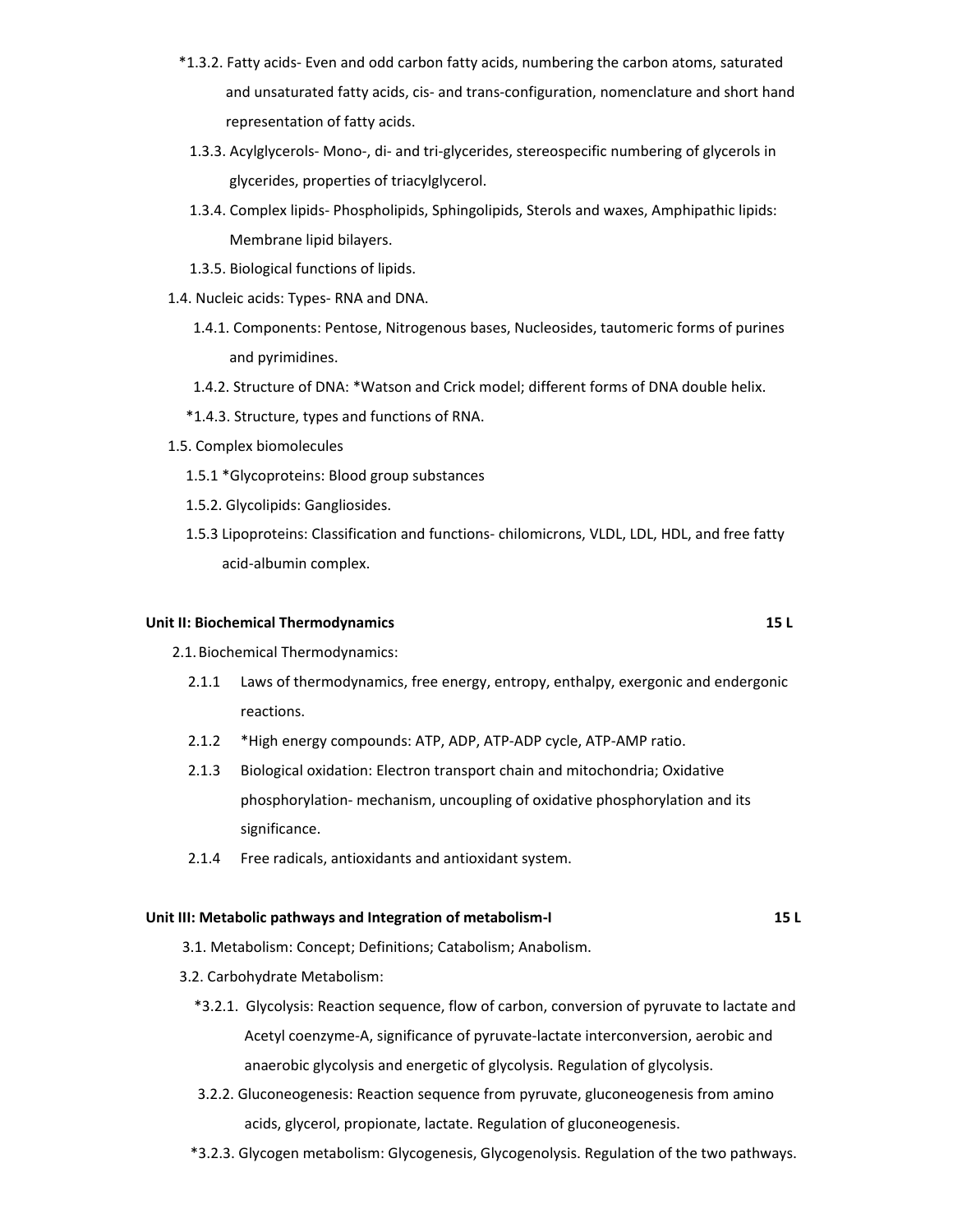- 3.2.4. Significance of following pathways: Hexose monophosphate shunt as a multifunctional pathway;\* Uronic Acid Pathway; Glyoxalate cycle.
- 3.3. Lipid Metabolism:
	- 3.3.1. Dynamics of body lipids, mobilization of fats, regulation of hormone sensitive TG‐ lipase, fate of glycerol and free fatty acids.
	- 3.3.2. Fatty acid metabolism: Oxidation of even‐carbon and odd‐carbon atom fatty acid, oxidation of unsaturated fatty acids, biosynthesis of fatty acids including desaturation, metabolism of phospholipids, cholesterol and \*alcohol.

### **Unit IV: Regulation of metabolism 15 L**

- 4.1. Regulation of metabolism
	- 4.1.1. \*Concept of homeostasis.
	- 4.1.2. Regulation of metabolic flux by genetic mechanisms: Control of enzyme synthesis, constitutive and inducible enzymes; \*induction and repression of enzymes (lac operon and trp operon); regulatory proteins‐ Helix turn Helix, Zinc Fingers, Leucine Zippers,
	- 4.1.3. Regulation of metabolism by extracellular signals: nutrient supply, nutrient transport, endocrine control, neural control.

| * Topics for Assignments & Essays                           |     |
|-------------------------------------------------------------|-----|
| PSZO 103: Genetics, Evolution and Developmental Biology - I | 60L |

### Unit I: Genetics- Chromosome theory of inheritance and Mendelism - I TE L

1.1.Mitosis and Meiosis:

- 1.1.1. Mitosis: \*Interphase and cell cycle, genetic control of cell cycle, \*stages of mitosis.
- 1.1.2. Meiosis: An overview of meiosis, the first meiotic division, the second meiotic division, comparison of spermatogenesis and oogenesis in animal cells.
- 1.1.3. \* non-disjunction and its implications.
- 1.2.Organization of genetic material:
	- 1.2.1. \*Structure of chromosomes
	- 1.2.2. \*Chromosome number, shape and types
	- 1.2.3. Structural features of eukaryotic chromosomes (chromatids, centromeres and telomeres; significance of telomeres; telomeres and cancer)
	- 1.2.4. Heterochromatin and euchromatin
	- 1.2.5. *In situ* hybridization
	- 1.2.6. *\**Giant chromosomes: lamp brush and polytene chromosomes
	- 1.2.7. *Human chromosomes*
	- 1.2.8. Chromosome banding
	- 1.2.9. \*Variations in chromosome structure and chromosome number

1.3.Principles of Mendelian Genetics:

1.3.1. \*Mendel's first law‐ segregation of alleles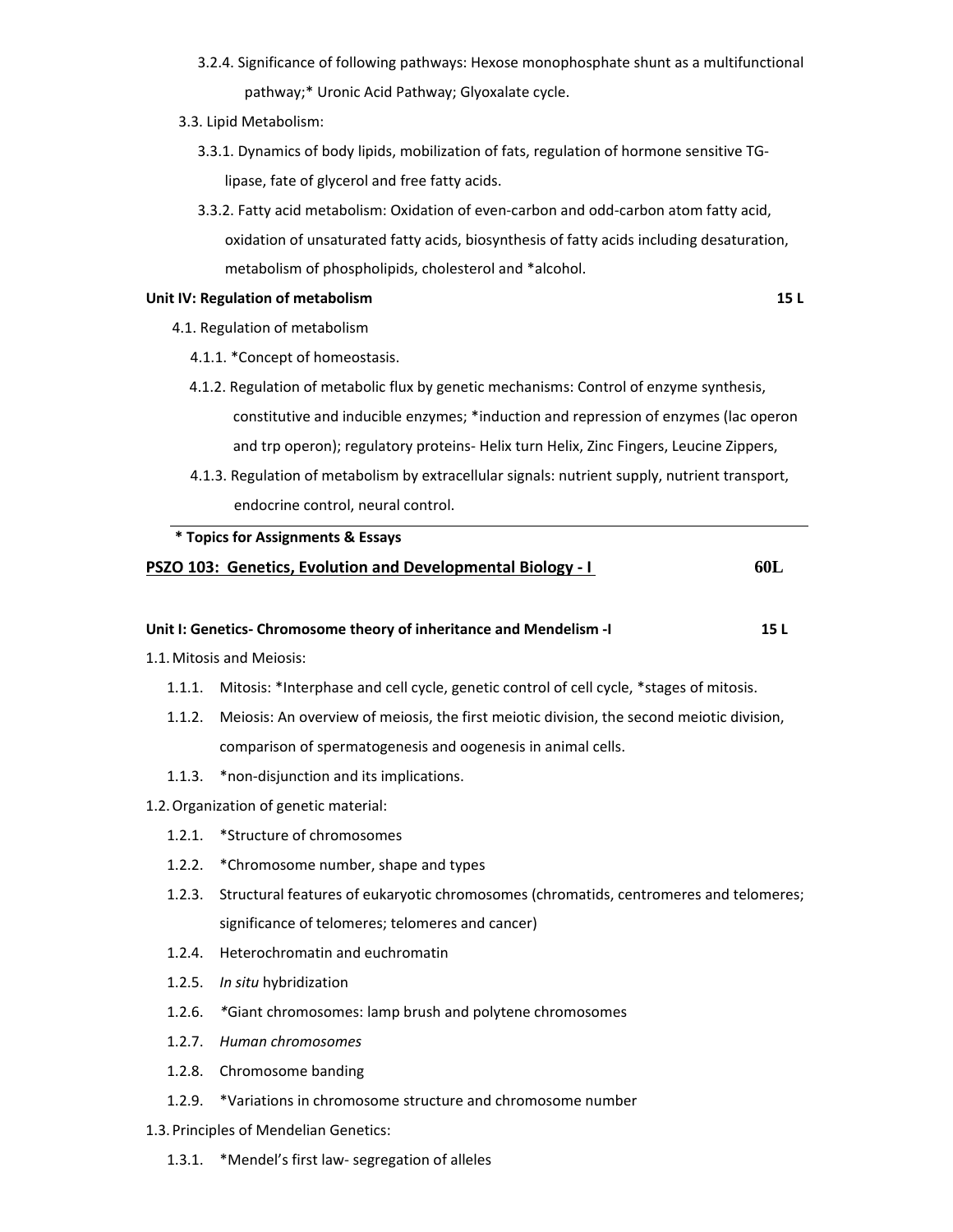- 1.3.2. \*Mendel's second law‐ independent assortment
- 1.3.3. Monohybrid and dihybrid crosses
- 1.3.4. Molecular basis of dominance (genotype, phenotype, dominance, alleles)
- 1.3.5. The cellular basis of segregation and independent assortment

#### Unit II: Genetics- Extension of Mendelian genetics and non-Mendelian inheritance -I 15 L

- 2.1. Alleles and phenotypes:
	- 2.1.1. \*Incomplete or partial dominance and co‐dominance
	- 2.1.2. \*Epistasis
	- 2.1.3. Complementation analysis
	- 2.1.4. \*Multiple alleles
	- 2.1.5. \*Lethal alleles (recessive and dominant lethal alleles)
	- 2.1.6. Penetrance and expressivity
- 2.2. Quantitative inheritance:
	- 2.2.1. Traits controlled by many loci
	- 2.2.2. Location of polygenes
	- 2.2.3. Heritability: measurement of heritability
- 2.3. Linkage, crossing over and gene mapping:
	- 2.3.1. Chromosomal theory of linkage
	- 2.3.2. \*Mechanism and types of crossing over
	- 2.3.3. Mapping in prokaryotes and bacterial viruses
	- 2.3.4. Gene mapping in eukaryotes (three point cross)
	- 2.3.5. Genetic mapping in humans‐ a) physical chromosome mapping: deletion mapping, somatic cell hybridization mapping, mapping by *in situ* hybridization; correspondence of genetic and physical maps. B) Practical application of chromosome mapping‐ tracking the inheritance of an allele with coupled DNA markers

#### **Unit III Evolution ‐I 15 L**

- 3.1.1. \*Concept of evolution & theories of organic evolution (Lamarckism, Darwinism, De Vries mutation theory, Neo‐Darwinism)
	- 3.1.2.\* Evolution of horse
	- 3.1.3. Human evolution.
- 3.2. Population and Evolutionary genetics:
	- 3.2.1\* Gene pool
	- 3.2.2 Calculating allelic frequencies
	- 3.2.3. The Hardy‐Weinberg equilibrium and mating systems (non‐random mating, assortative mating, inbreeding, dis‐assortative matings)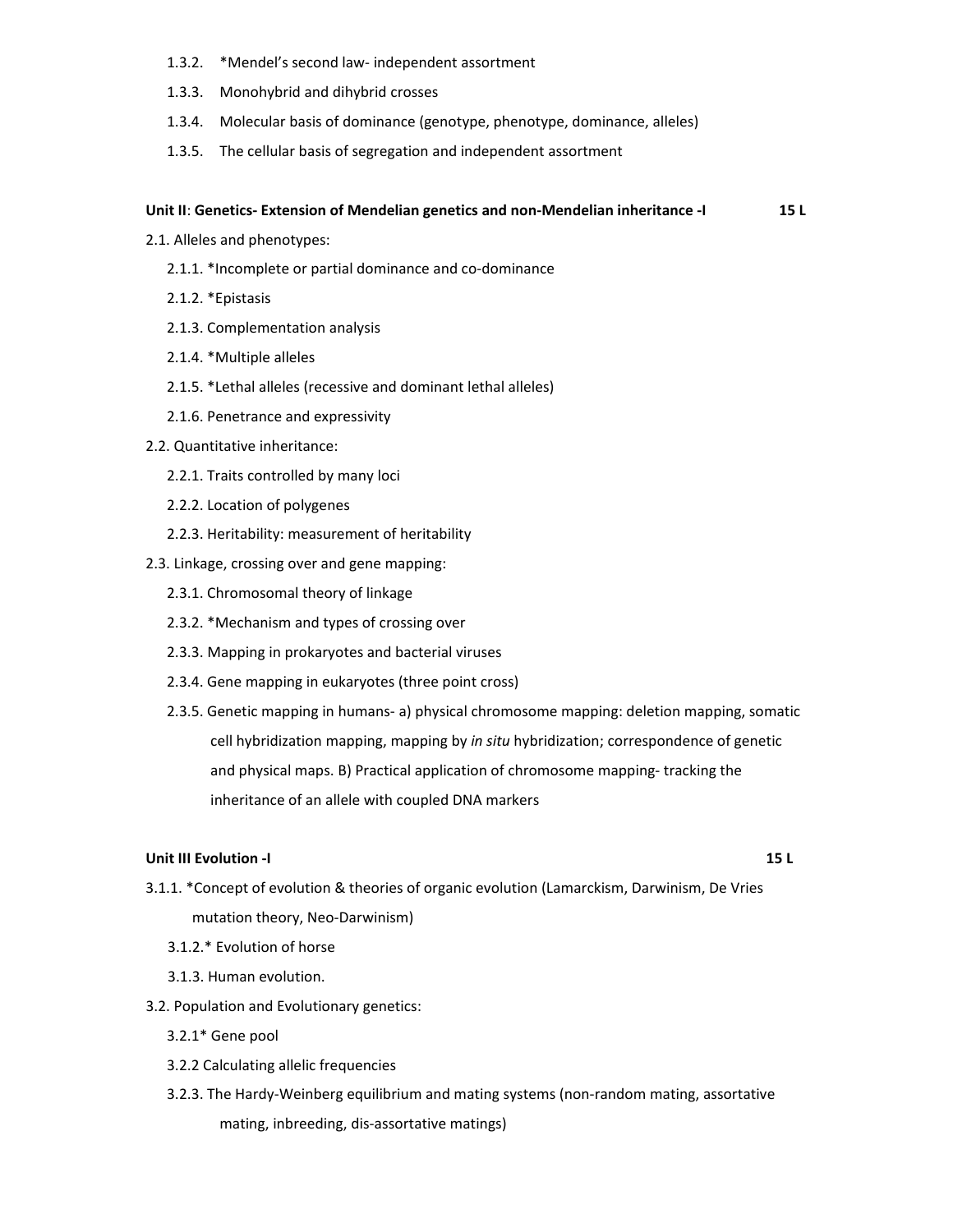#### **Unit IV: Developmental Biology‐I 15 L**

- 4.1. Basic concepts in developmental Biology
	- 4.1.1. Cell fate and commitment
	- 4.1.2. Mechanism of developmental commitment
	- 4.1.3. \*Mosaic and regulative development
	- 4.1.4. Pattern formation and compartments
	- 4.1.5. Morphogenesis and cell adhesion: a) Differential cell affinity b) \*Cadherins and catenins
		- c) \*Sorting out of embryonic tissues and cell recognition
- 4.2. Cell differentiation and Totipotency
	- 4.2.1. Nucleocytoplasmic interaction
	- 4.2.2. \*Mechanism of gene action during cell differentiation
	- 4.2.3. \* Factors affecting cellular differentiation
	- 4.2.4. Maintenance of differentiation

### **\* Topics for Assignments & Essays**

#### **PSZO 104: Tools and Techniques in Biology ‐ I 60L**

### **Unit I: Microtomy, microscopy, centrifugation 15 L**

- 1.1. Microtomy: Tissue fixation, dehydration, clearing, infiltration, embedding for paraffin method, sectioning, mounting, staining‐ differential and specific.
- 1.2. Principles and applications of microscopy: \*Light microscopy, phase contrast microscopy, fluorescence microscopy, polarization microscopy, confocal scanning microscopy, transmission electron microscopy, specimen preparation for electron microscopy, scanning electron microscopy.
- \*1.3. Principles and applications of centrifugation: Basic principles of centrifugation, Low speed and high speed centrifuges, ultracentrifuge, application of centrifugation‐preparative techniques, analytical measurements; care of centrifuges and rotors.

#### **Unit II: Radioisotopes and extraction techniques 15 L**

- 2.1. Principles and applications of radioisotopes: \*Use of isotopes in biological sciences; units of radioactivity, detection and measurement of radioactivity by scintillation counting, autoradiography, preparation for the experiment, performing the experiment.
- 2.2 Principles and application of filtration, distillation and extraction: Ordinary filtration under suction pressure, fractional distillation, steam distillation, technique of extraction with solvents.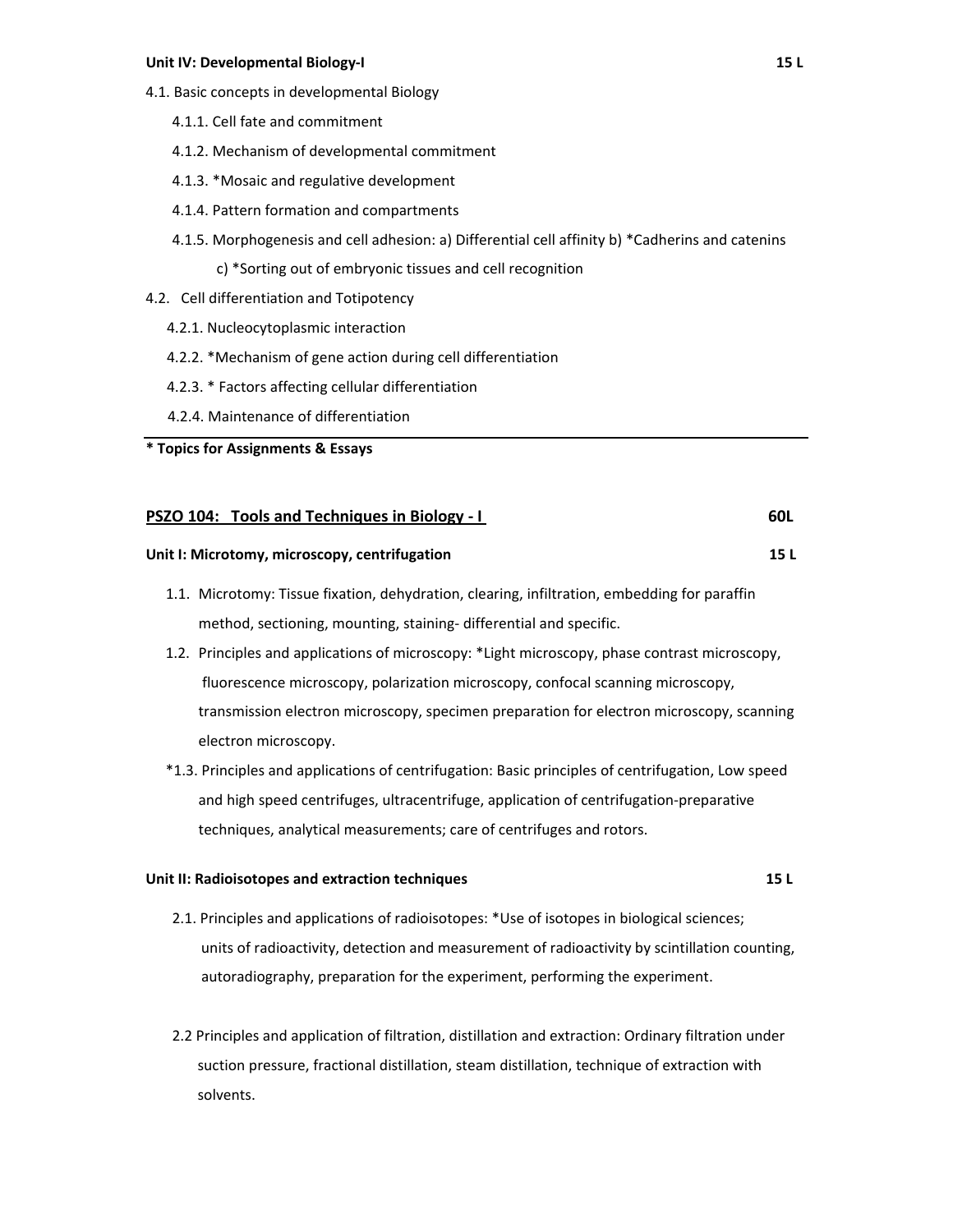#### **Unit III Principles and application of Spectroscopy 15 L**

#### 3.1. Spectroscopy

- \*3.1.1. Ultraviolet and visible absorption spectroscopy
- 3.1. 2. Fluorescence spectroscopy
- 3.1.3. Nuclear magnetic resonance spectroscopy
- 3.1.4. Mass spectroscopy
- 3.1.5. Atomic absorption spectrophotometer.

#### **Unit IV Good Laboratory Practices and Research Methodology‐ I 15 L**

- \*4.1. Safety in laboratories, Use, Care and Maintenance of common laboratory equipments: Microscope, pH meter, colorimeter/ spectrophotometer, analytical balance, centrifuge, electrophoresis apparatus, glassware; general safety measures; personal protection; chemical hazards; spillage and waste disposal; first aid.
	- 4.2. Research methodology: Meaning of research; objective of research; motivation in research; types of research; research approaches; significance of research; research methods versus methodology; Research and scientific methods; Importance of knowing how research is done; Research process; Criteria for good research.
- 4.3. Research problem and research design: Selecting research problem; necessity of defining a problem; techniques involved in defining the problem; meaning of research design; need for research design; important concepts related to research design; different research designs; basic principles of experimental design; important experimental designs.

#### **\*Topics for Assignments & Essays**

### **Semester I‐ PRACTICAL**

### **PSZOP101**

- 1. Study of animal type\*: Sepia: Morphology, digestive system, nervous system, reproductive system, Mounting of: jaws, radula, statocyst and spermatophore.
- 2. Study of systematic and major features of: Protozoa (Amoeba, Volvox, Noctiluca, Paramoecium, Plasmodium); Porifera (Leucosolenia,Grantia, Euplectella, Euspongia); Coelenterata (Obelia colony, Physalia, Porpita, Sea‐anemone, Madrepora, Aurelia); Mollusca (Chiton,Dentalium, Patella, Aplysia, Limnea/Achatina, Mytilus, Loligo/Octopus, Nautilus); Echinodermata (Starfish, Brittle star, Sea urchin, Sea cucumber, Feather star); Minor Phyla (Comb jelly, Lingula, Sagitta,); Hemichordata (Balanoglossus).
- 3. Study of accessory respiratory organs in: Anabas, Clarius, Sacchobranchus and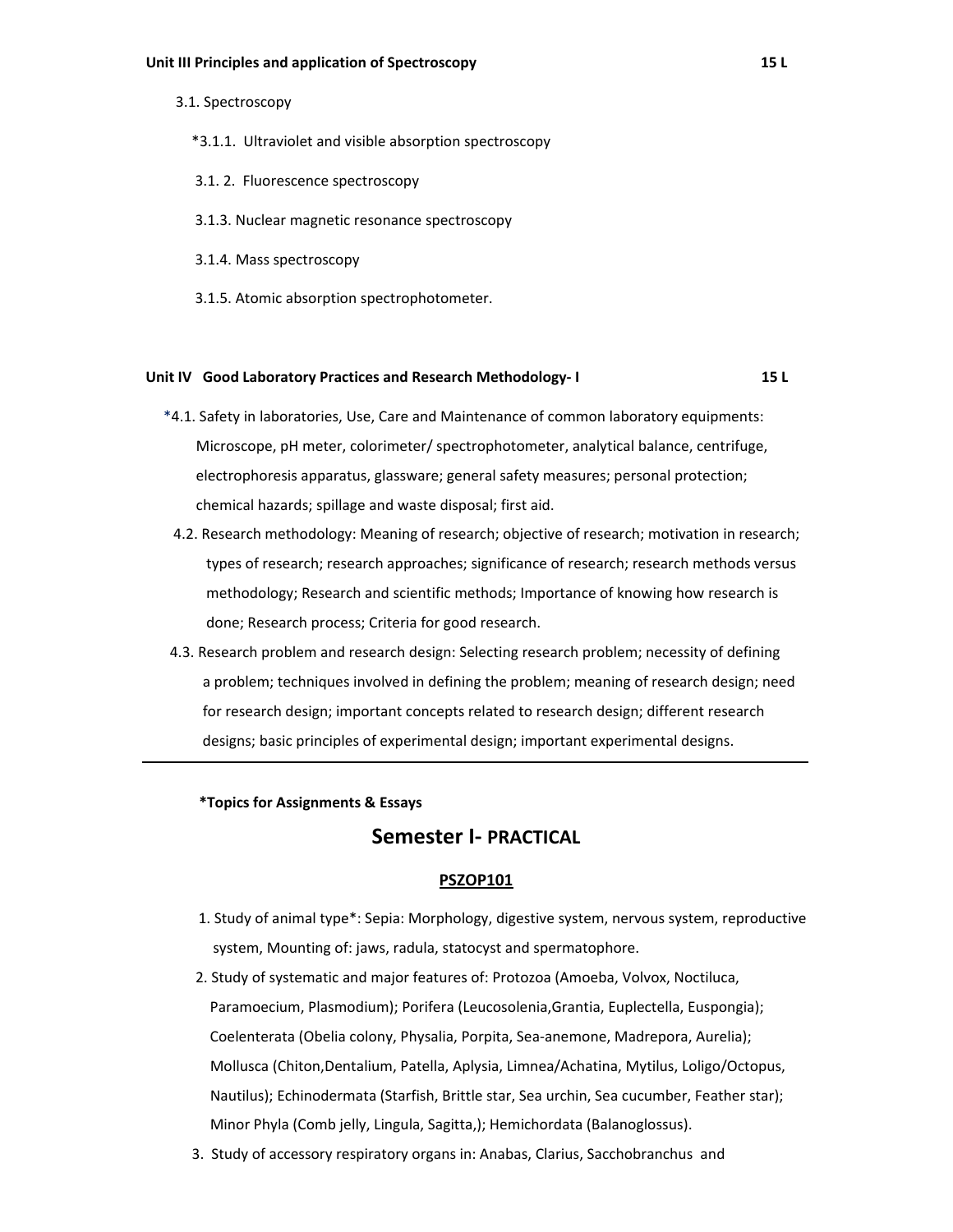Boleopthalmus.

- 4. Study of Larval forms: Echinoderm larvae and Tornaria larva.
- 5. Cephalochordata (Amphioxus). Study of systematics and major features of: Agnatha (Petromyzon, Myxine); Pisces (Shark, Sting ray, Electric ray, Hippocampus, Eel, and any lung fish); Amphibia( Caecilian, Salamander, Frog, Toad); Reptilia (Turtle/Terrapin, Tortoise, Calotes/ Chameleon, Draco, Phrynosoma, Viper, Rattle snake, Hydrophis, Crocodile/Alligator/Gharial)
- 6.\*Mounting of spicules of Holothurian.
- 7. Comparative Osteology: Types of vertebrae (Procoelous, Opisthocoelous, Amphicoelous, Heterocoelous)
	- \* Demonstration practical/Dissection/Virtual dissection/Model (2D 0r 3D)/Chart of the animal system as per UGC guidelines.

### **PSZOP102**

 1. Qualitative tests for carbohydrates and identification of the nature of carbohydrates in the given sample:

 Molisch's test; Anthrone test; Iodine test; Barfoed's test,; Seliwanoff's test; Fehling's test; Benedict's test, Picric acid test; Mucic acid test; and Bial's test.

- 2. Determination of glucose by Benedict's method (volumetric).
- 3. Determination of reducing sugars by 3,5‐dinitrosalicylic acid (colorimetric) method.
- 4. Determination of glycogen in the given tissue (liver/ skeletal muscle/ kidney/ brain).
- 5. Acid and enzyme hydrolysis of glycogen and colorimetric estimation of the products by 3,5‐DNSA method.
- 6. Isolation of starch from potato.
- 7. Determination of acid value of fats/ oils.
- 8. Determination of saponification value of fats/ oils.
- 9. Reichert‐Meissl (RM) number of fat.

### **PSZOP103**

- 1. Temporary squash preparation of onion/garlic root tip cells to study stages of mitosis.
- 2. Temporary squash preparation of testis of cockroach/ grasshopper/ Tradescantia pollen to study stages of meiosis.
- 3. Demonstration of inter‐chromosomal connections in the cells of Tradescantia buds.
- 4. Temporary preparation of polytene chromosomes from salivary gland cells of Drosophila/ Chironomus.
- 5. Study of chromosome structures in human karyotype.
- 6. Study of different types of chromosome banding techniques.
- 7. Temporary preparation of buccal smear to study sex chromatin in human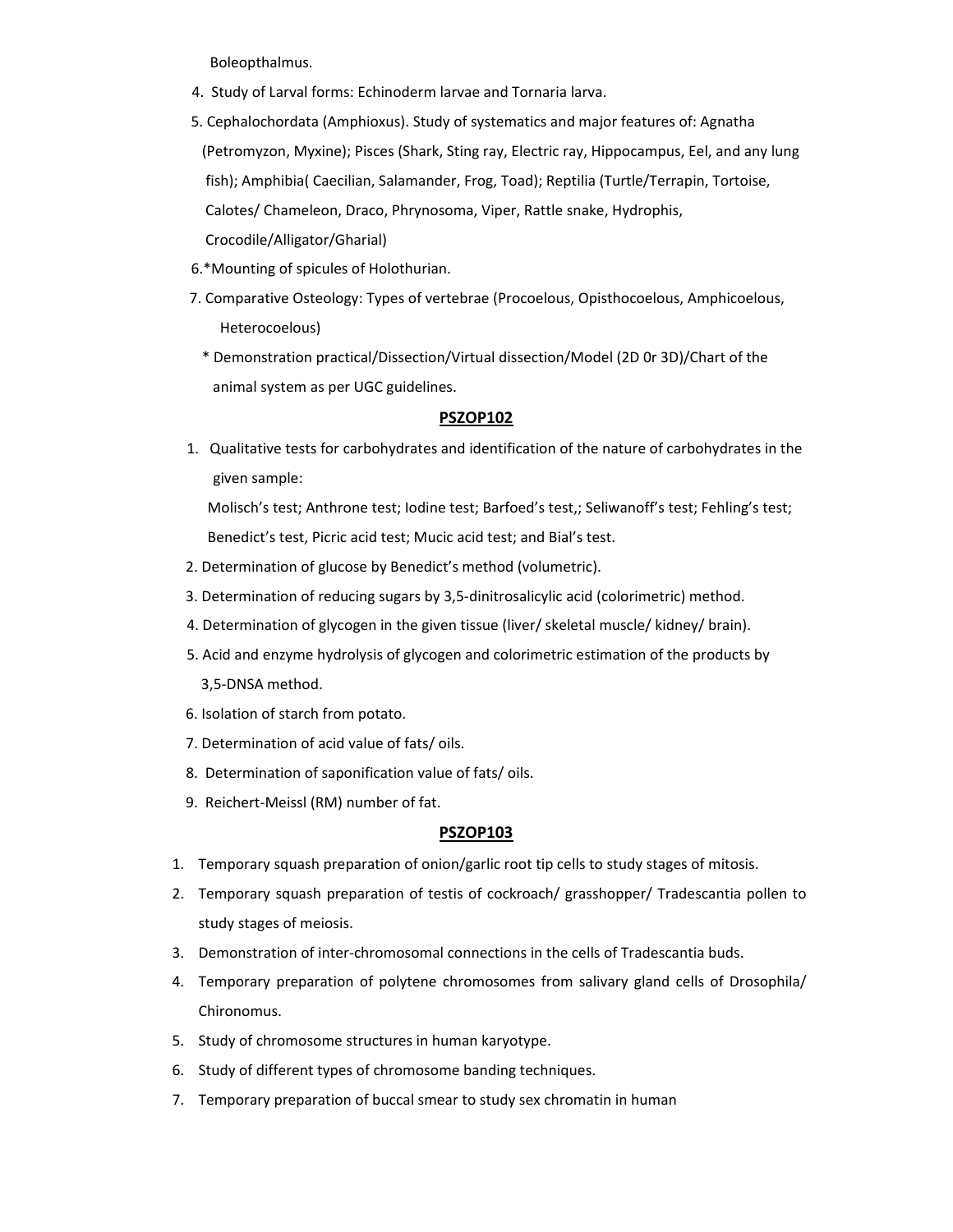### **PSZOP104**

- 1. Identification of pictograms, symbols and signs of safety in laboratory practice.
- 2. Microtomy: Tissue preservation and fixation, dehydration, infiltration, paraffin embedding and block preparation,

sectioning, staining.

3. Solutions and Buffers: Mode of expressing concentration of solutions- Molarity (M), Molality (M), normality (N),

Mass concentration, mass fraction, mass percentage or % (w/w), % by volume (v/v), parts per million (ppm)

with practical exercises. Types of solutions‐ Stock solutions practical exercises

- 4. Preparation of buffers of different pH using Henderson-Hasselbalch equation and its verification using pH meter.
- 5. Determination of pKa of weak acid.
- 6. Colorimeter: Selection of filter and determination of unknown concentration of solute.

=================================================================

# **Semester II ‐ THEORY**

| PSZO 201: Non-chordates, chordates and their phylogeny - II                           | 60L             |
|---------------------------------------------------------------------------------------|-----------------|
| Unit I: Phylogeny, Systematics of non-chordates and assorted topic-II                 | 15 L            |
| 1.1. Platyhelminthes and Nemethelminthes                                              |                 |
| 1.2. Acanthocephala                                                                   |                 |
| *1.3. Annelida                                                                        |                 |
| *1.4. Sipunculoidea                                                                   |                 |
| 1.5. Arthropoda                                                                       |                 |
| 1.6 Onychophora – Peripatus, A connecting link between Annelida and Arthropoda.       |                 |
|                                                                                       |                 |
| Unit II: Phylogeny of Protochordates, Agnatha and assorted topics II                  | 15 <sub>L</sub> |
| *2.1. Urochordata and its affinities.                                                 |                 |
| *2.2. Cephalochordata and its affinities                                              |                 |
| 2.3. Vertebrate ancestry and origin of Vertebrates.                                   |                 |
| 2.4. Changes leading to first vertebrates.                                            |                 |
| 2.5. Salient features and phylogeny of Ostracoderms.                                  |                 |
| *2.6. Affinities of Cyclostomes- a) resemblance with Cephalochordates. b) differences |                 |
| from fishes. c) vertebrate characters. d) specialized characters.                     |                 |
|                                                                                       |                 |
| Unit III: Phylogeny, Systematics of Chordates and Assorted topics- II                 | 15L             |

3.1. Warm blooded reptiles.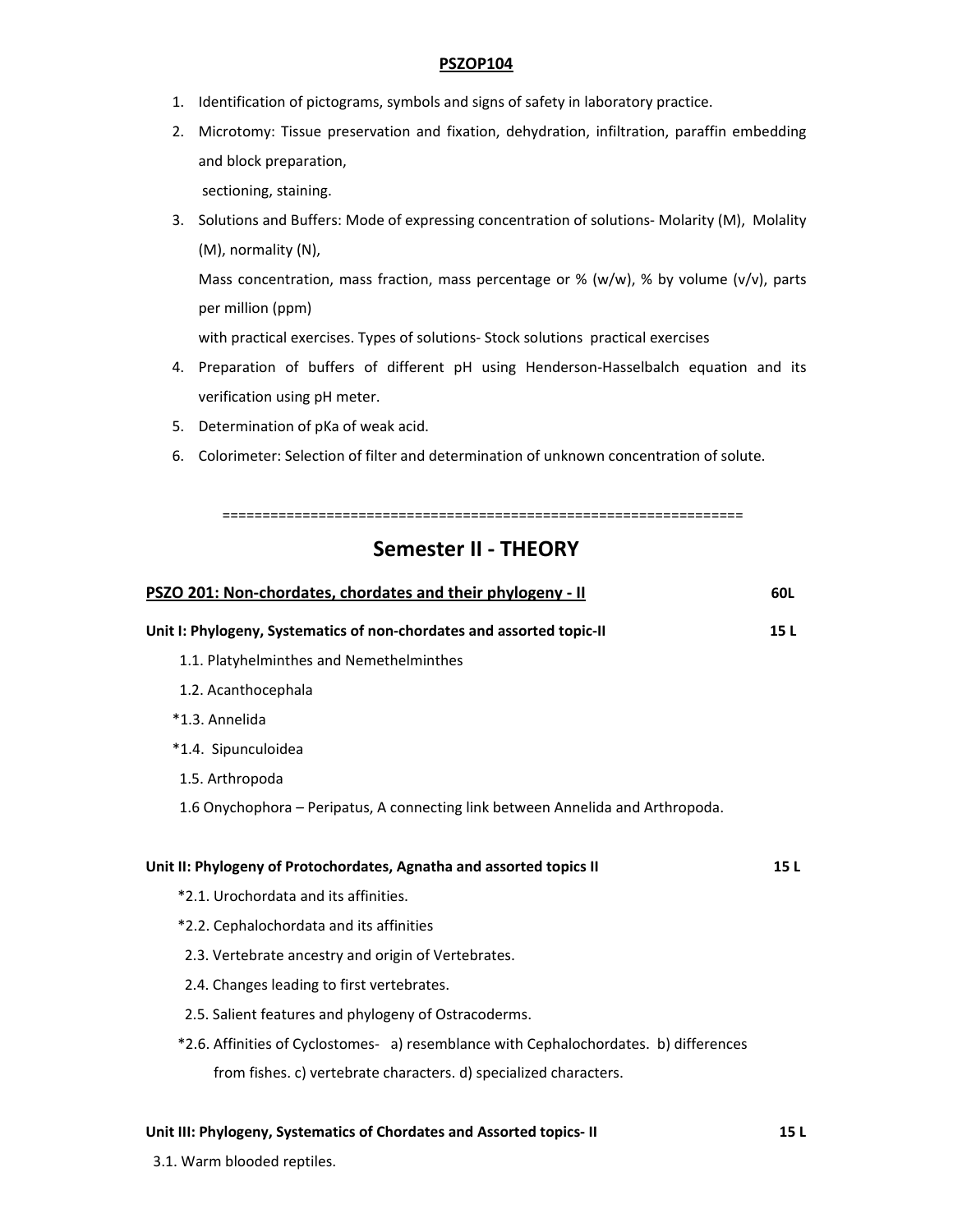Archaeopteryx‐ a connecting link between Reptiles and Aves.

- 3.2. Affinities of Aves and classification up to subclass.
- 3.3. Origin of flight (theory of cursorial & arboreal origin).
- \*3.4. Birds as glorified reptiles.
- \*3.5. Egg laying mammals‐ connecting link between reptiles and mammals.
- \*3.6. Classification of mammals up to orders.
- \*3.7. Dentition in mammals.
- 3.8. Walking gait (Plantigrade, Digitigrade, and Unguligrade)

### **Unit IV: Comparative Vertebrate Osteology‐ II 15 L**

- 4.1. Pectoral & Pelvic girdles of Dog fish, Bony fish, Frog, Varanus, Pigeon and Rabbit
- 4.2. Comparative anatomy of limbs of tetrapods.
- \*4.3. Mechanism of support and movements‐ Running, Jumping and Digging.

### **\* Topics for Assignments & Essays**

| <b>PSZO 202: Biochemistry and Metabolism-II</b> | -60L |
|-------------------------------------------------|------|
|                                                 |      |

### Unit I: Biomolecules- a structural and functional approach-II density and the state of the 15 L

- 1.1. Proteins as polymers of amino acids
	- \*1.1.1. Amino acids: structure, classification based on structure, polarity, nutritional requirement and metabolic fate; properties of amino acids; derivatives of amino acids, non‐transcribed amino acids as protein constituents, D‐amino acids.
	- 1.1.2. Organization of protein structure: Primary structure and peptide bond, secondary, tertiary and quaternary structure; conjugate proteins‐ haemoglobin, cytochromes, myoglobin; bonds involved in protein organization.
	- 1.1.3. Properties of proteins: classification, denaturation and protein folding.
	- 1.1.4. Biological functions of proteins. Biologically important peptides: glutathione, octa‐, nona‐, and deca‐peptides.

### **Unit II: Enzymes and Enzyme kinetics 15 L**

- 2.1. Enzymes and Enzyme kinetics.
	- \*2.1.1. Enzymes: Nomenclature and classification with numerical code; chemical nature of enzymes.
	- \*2.1.2. Mechanism of enzyme action: Fischer's Lock and Key Theory, Koshland's Induced fit model; Mechanism of enzyme catalysis.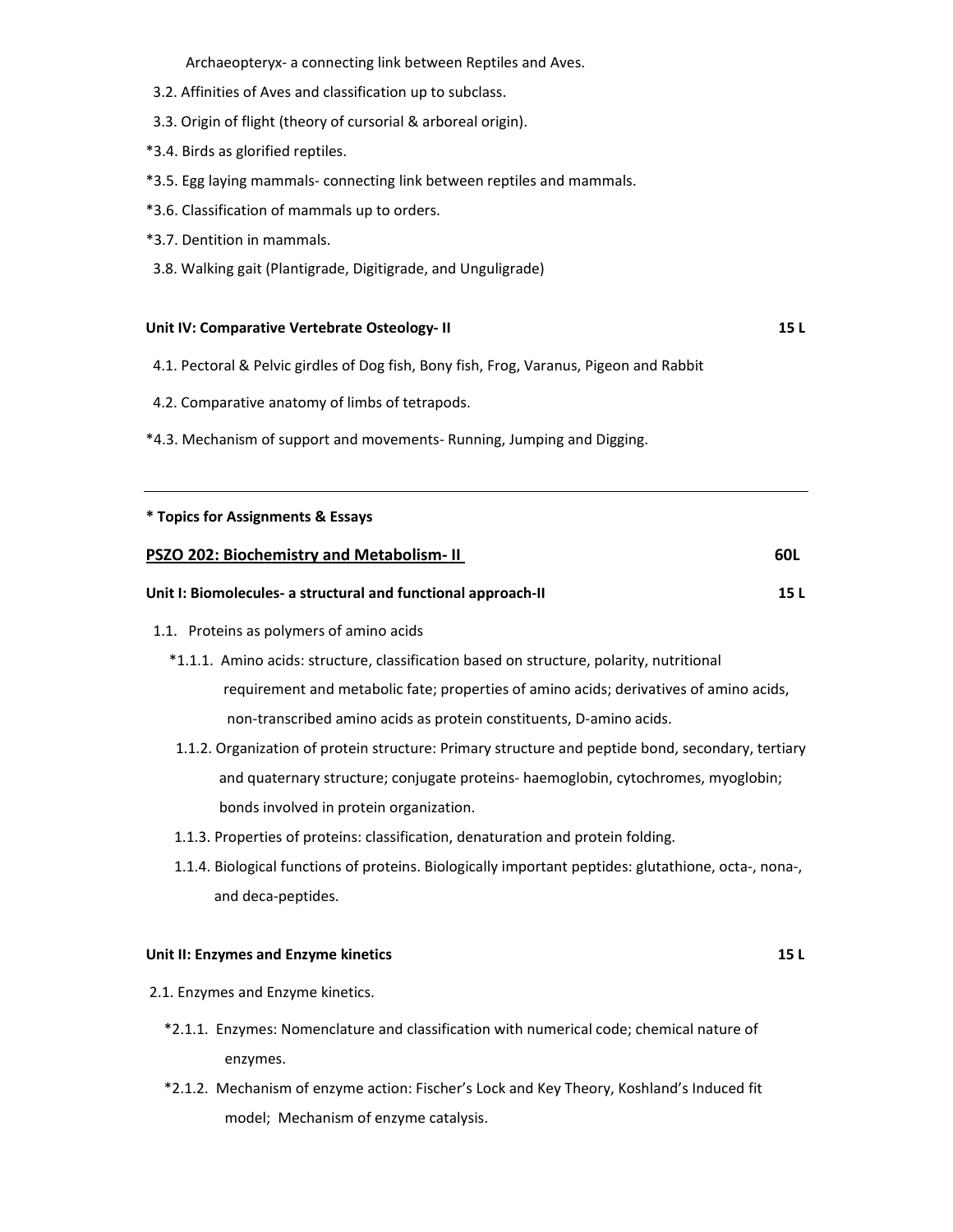- 2.1.3. Enzyme kinetics: Michaelis Menton equation; Lineweaver‐Burk plot; significance of Vmax and Km; factors affecting enzyme activity; enzyme activation and inhibition.
- 2.1.4. Regulatory enzymes: a) covalently modulated, b) allosteric regulation, c) Isoenzymes (LDH, CK, ALP, ADH)
- 2.1.5. Non‐protein enzymes‐ Ribozymes.
- 2.1.6. Advanced enzymes in human healthcare (e.g. fungal lactase, Hemicellulase, Trypsin chymotrypsin mix)

### **Unit III: Metabolic pathways and Integration of metabolism 15 L**

- 3.1. Protein Metabolism:
	- 3.1.1. Metabolism of amino acids: Amino acid pool, transamination; oxidative and non‐ oxidative deamination; metabolism of branched chain amino acids; fate of carbon skeleton of amino acids.
	- \*3.1.2. Metabolism of ammonia: Urea cycle.
- 3.2. Metabolism of nucleic acids:
	- 3.2.1 Synthesis of ribonucleotides‐ a brief idea of *de novo* pathway and salvation pathway.
	- \*3.2.2. Conversion of ribonucleotides to deoxyribonucleotides.
	- 3.2.3. Degradation of nucleotides.
- 3.3. Integration of Metabolism, Energy demand and supply; Integration of major metabolic pathways of energy metabolism; intermediary metabolism; organ specialization and metabolic integration. Metabolism in starvation

### **Unit IV: Regulation of metabolism and inborn errors of metabolism 15 L**

- 4.1. Inborn errors of metabolism
	- 4.1..1. Carbohydrate metabolism: Glycogen storage disease,\* G‐6‐PD deficiency
	- 4.1.2. Lipid metabolism: Metabolic disorders of cerebrosides.
	- 4.1.3. Protein metabolism: PKU, Albinism, Cysteinurea
	- 4.1.4. Purine metabolism: Primary Gout
- 4.2. Mineral metabolism and diseases : Hypocalcimia, Hypercalcimia and osteoporosis

### **\* Topics for Assignments & Essays**

| <b>PSZO 203: Genetics, Evolution and Developmental Biology -II</b>  |      |  |
|---------------------------------------------------------------------|------|--|
| Unit I: Genetics- Chromosome theory of inheritance and Mendelism-II | 15 L |  |
| 1.1. Mendelian genetics, probability and statistics                 |      |  |

1.1.1 Combining probabilities (sum rule and product rule)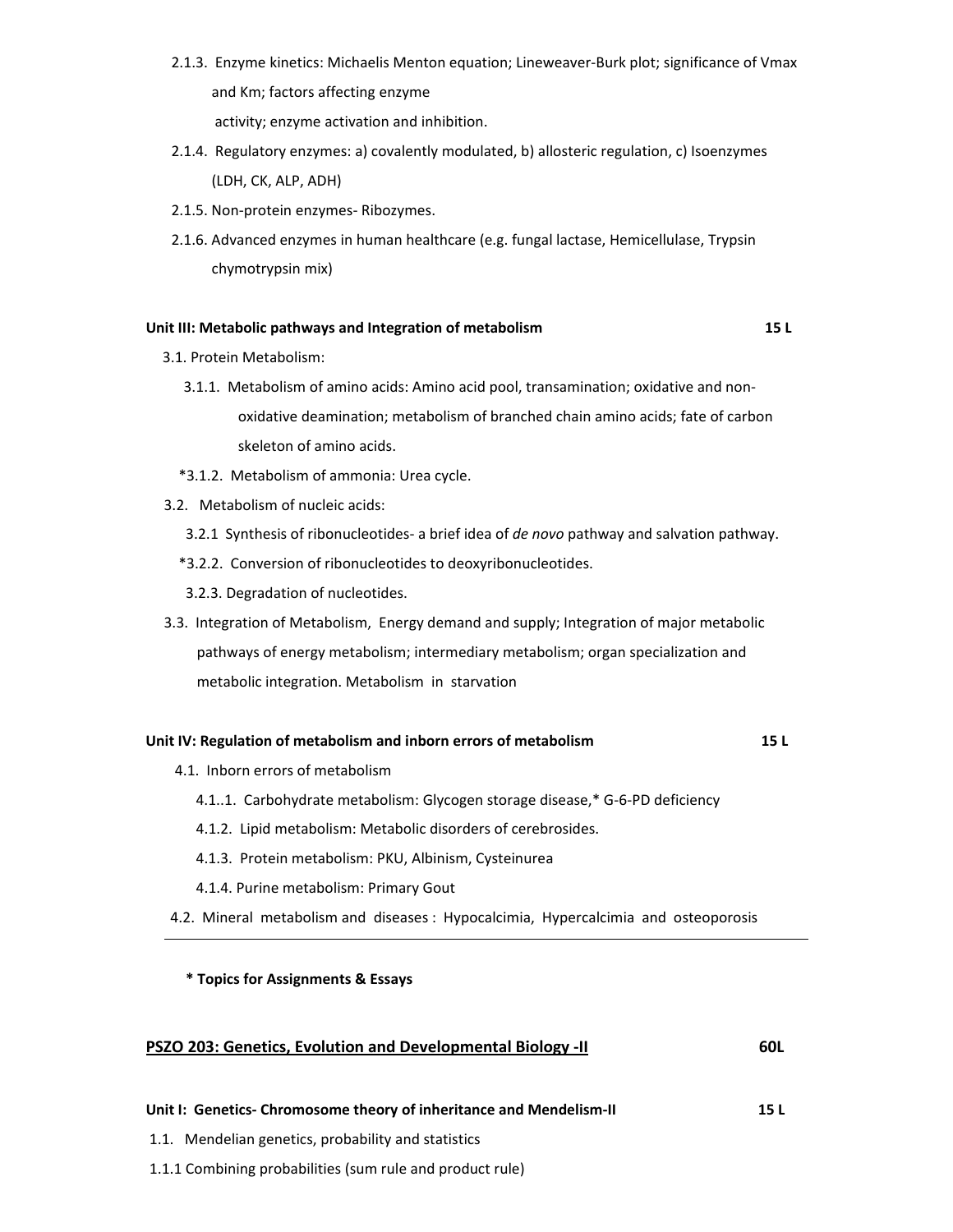#### 1.1.2. Chi square test

- 1.2. Modern concept of gene
- 1.2.1. \* Difference between prokaryotic and eukaryotic gene structure
- 1.2.2. Properties of genes, gene‐enzyme relationship
- 1.2.3. One gene‐one enzyme hypothesis, one gene‐one polypeptide concept.
- 1.2.4. Fine structure of gene, cistron, recon and muton
- 1.2.5. Split gene‐ exon and intron
- 1.2.6. Mobile genes and transposons
- 1.2.7. Pseudoalleles

#### Unit II: Genetics- Extension of Mendelian genetics and non-Mendelian inheritance -II 15 L

- 2.1. Determination of sex
- \*2.1.1. Environmental control of sex (*Bonellia, Crepedula*); temperature dependent sex determination (TSD) in reptiles.
- 2.1.2. Genic control of sex determination in Maize, *Caenorhabditis elegans*
- \*2.1.3. XX‐XO, XX‐XY and ZZ‐ZW method of sex determination
- 2.1.4. Genic balance theory of sex determination in *Drosophila*
- 2.1.5. Gynandromorphs in *Drosophila*
- 2.1.6. Haplodiploidy in honeybees
- 2.1.7. Sex chromatin, Lyon hypothesis, X inactivation
- 2.1.8. SRY and Dax genes
- \*2.1.9. XX males and XY females in human.
- 2.2. Non-Mendelian Inheritance:
- \*2.2.1. Maternal effects; Shell coiling in snails, pigmentation in moths
- 2.2.2. Cytoplasmic inheritance: Mitochondria, chloroplasts, plasmids, infective particles.

### **Unit III: Evolution‐II 15L**

- \*3.1. Additive gene action and continuous variation
- 3.2. Heterosis and inbreeding depression: measuring inbreeding, the effects of inbreeding
- 3.3. Processes that change allelic frequencies: mutation, migration, natural selection, directional selection, stabilizing and disruptive selection, heterozygote advantage, balance between selection and mutation; genetic drift‐ random genetic drift.
- 3.4. Environmental variation: causes of environmental variation; genotype by environmental interaction
- 3.5.Broad sense heritability: a) Effect of dominance, epistasis and environmental variations on selection; b) Quantitative trait loci and DNA markers; c) Realized heritability.
- 3.6. Limits on selection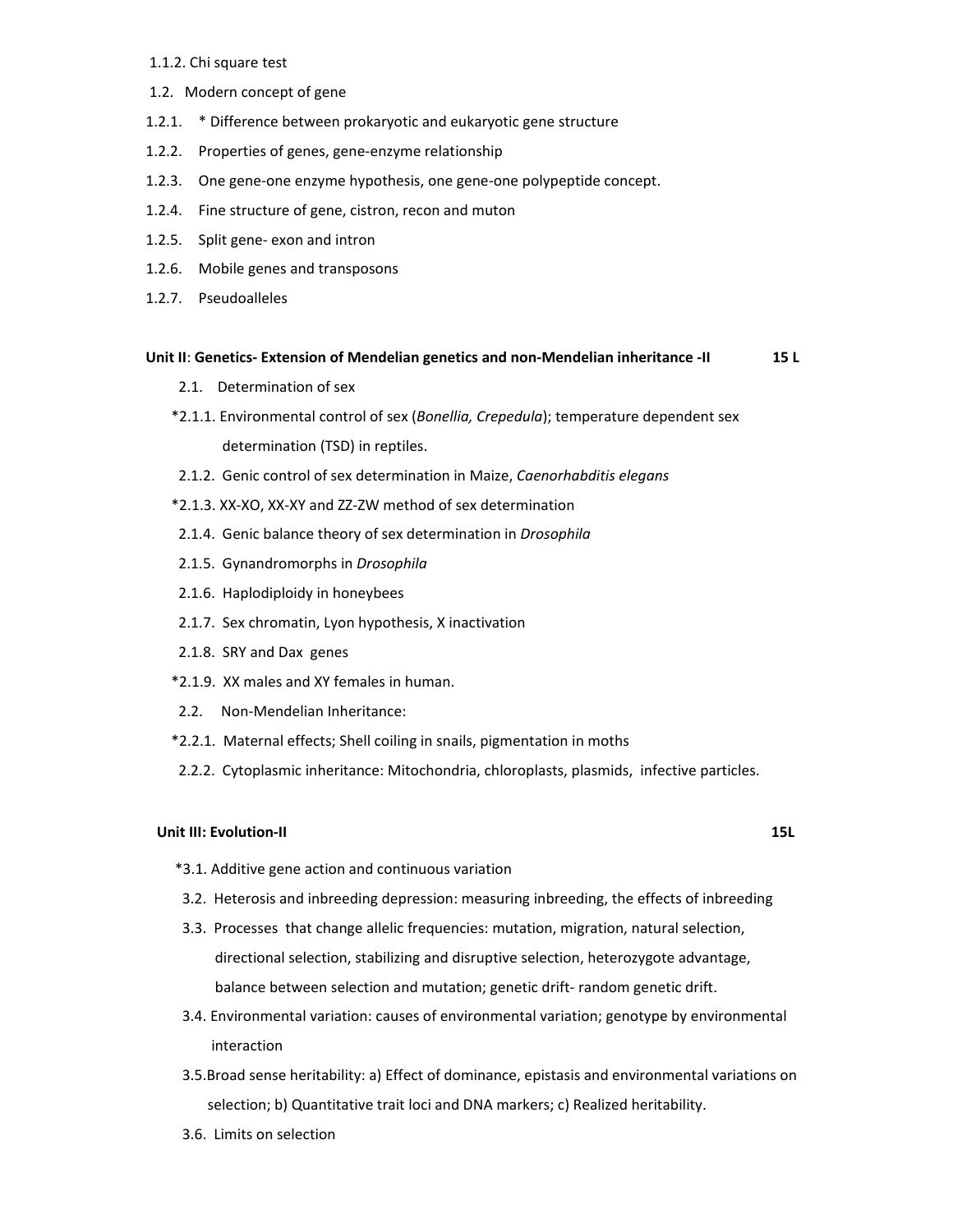#### **Unit IV: Developmental Biology‐ II 15 L**

- 4.1. Cell specialization: RBC, secretory cell, retinal rod cell
- 4.2. Organizer and its role in embryonic development
- 4.3. Primary embryonic induction
- 4.4. Metamorphosis, Regeneration and Aging
	- 4.4.1. Metamorphosis: \*(**a)** Amphibian metamorphosis; **b)** metamorphosis in insects‐
		- (i) Types of insect metamorphosis ( ii) Eversion and differentiation of imaginal discs;
		- (iii). Hormonal control of insect metamorphosis; **c)** programmed cell death
	- \*4.4.2. Regeneration: (a) Regeneration in Hydra ( b) Regeneration of Salamander limbs.
	- \*4.4.3. Aging: Senescence, life span and causes of aging.

### **\* Topics for Assignments & Essay**

### **PSZO 204: Tools and Techniques in Biology‐ II 60L**

### **Unit I Principles and application of chromatography I 15 L**

- 1.1. Chromatography
	- \*1.1.1. Planar chromatography (Paper and Thin layer): Preparation of stationary support, solvent, detection and measurement of components, applications.
	- 1.1.2. Column chromatography: Packing and operation of column, loading the column, eluting the column, collection of elluent, detection of elluent, application.
	- 1.1.3. Ion exchange chromatography: Ion exchange resins, selection of ion-exchanger, choice of buffers, preparation and use of ion‐exchangers, storage of resins.

### **Unit II: Principles and application of chromatography II 15 L**

- 2.1. Gel chromatography: \*Theory of gel filtration; physical characteristics of gel chromatography, chemical properties of gel, selection of gel, gel preparation and storage, operation of gel column, application
- 2.2 Affinity chromatography: Chromatography media, immobilized ligands, attachment of ligands to the matrix, experimental procedures and application.

### **Unit III Principles and application of chromatography and Electrophoresis 15 L**

- 3.1. Gas chromatography
	- 3.1.1. Gas chromatography (GC): Instrumentation, selection of operating conditions, analysis of data and application.
	- 3.1.2. HPLC.
- 3.2. Electrophoresis
	- \*3.2.1. Theory of electrophoresis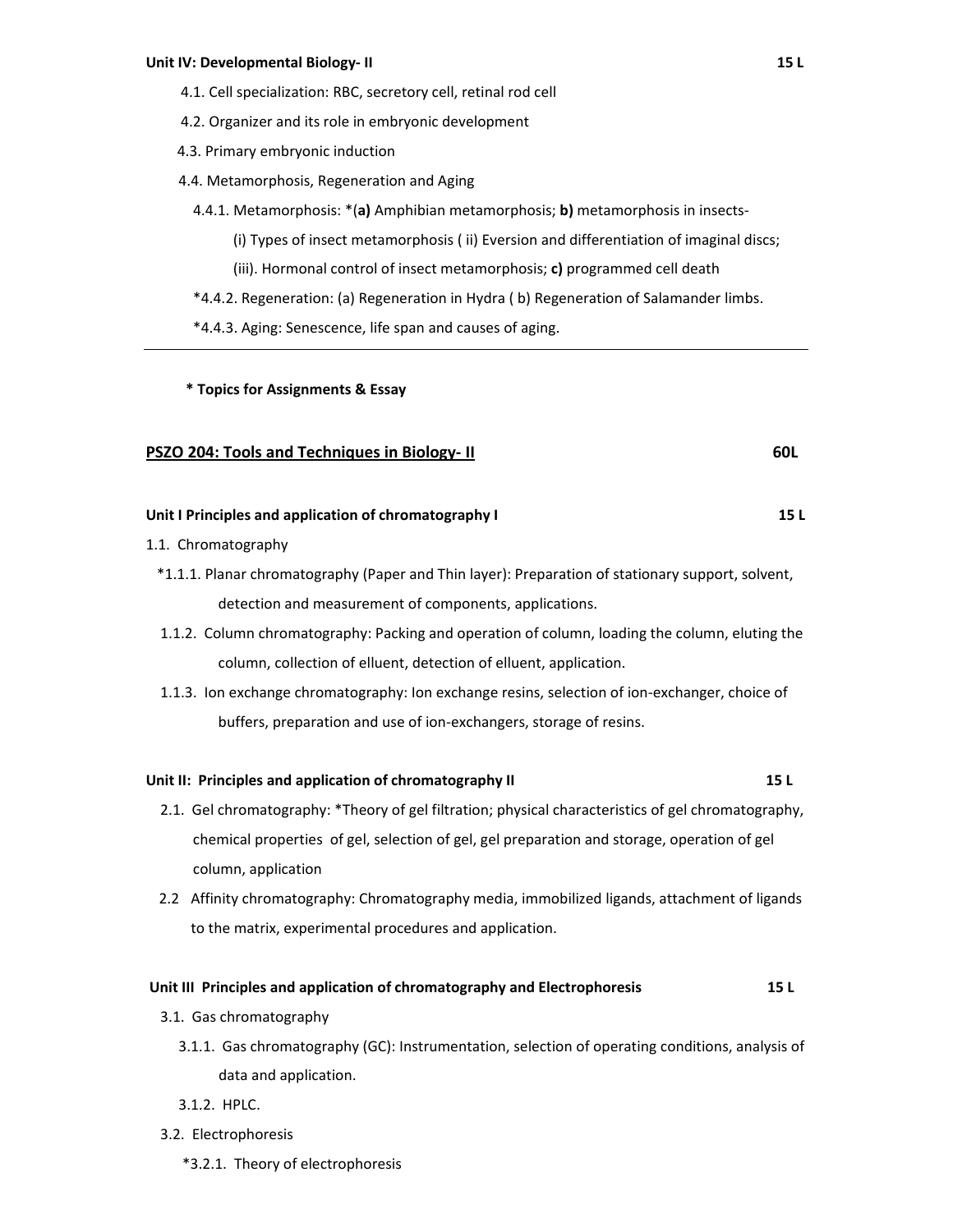- \*3.2.2. Horizontal agarose gel electrophoresis
- \*3.2.3. Vertical polyacrylamide gel electrophoresis
- 3.2.4. Pulse field electrophoresis
- 3.2.5. Capillary electrophoresis
- 3.2.6. Isoelectric focusing of proteins
- 3.2.7. Two dimensional electrophoresis.

### **Unit IV: Good Laboratory Practices and Research Methodology‐ II 15 L**

- 4.1. Interpretation and report writing: Meaning of interpretation; technique of interpretation; precautions in interpretation; significance of report writing; layout of research report; types of reports; \*Presentation of research work‐ oral, poster and writing research paper; Precautions for writing research report.
- 4.2. Review of related literature: Understanding the role of review; how to begin a search for related literature‐ Library reference, recording and indexing, classification of references, internet sites for biological references; downloading the information through internet; requests for reprints through e‐mail and post; classification and filing of reprints.
- 4.3. Writing research proposal: Characteristics of a proposal; content and organization of a proposal; weakness in proposal seeking funding.

‐‐‐‐‐‐‐‐‐‐‐‐‐‐‐‐‐‐‐‐‐‐‐‐‐‐‐‐‐‐‐‐‐‐‐‐‐‐‐‐‐‐‐‐‐‐‐‐‐‐‐‐‐‐‐‐‐‐‐‐‐‐‐‐‐‐‐‐‐‐‐‐‐‐‐‐‐‐‐‐‐‐‐‐‐‐‐‐‐‐‐‐‐‐‐‐‐‐‐‐‐‐‐‐‐‐‐‐‐‐‐‐‐‐‐‐‐‐‐‐‐‐‐‐‐

 **\* Topics for Assignments & Essays**

# **Semester II ‐ PRACTICAL**

#### **PSZOP201**

- 1. Study of animal type\*: *Periplanata americana:* Morphology, digestive system, nervous system, reproductive system and life history. Mountings of-cornea, salivary glands, gonapophyses, spermatheca
- 3. Study of systematics and major features of: Helminthes (Planaria, Liverfluke, Tapeworm, Ascaris, Trichinella); Annelida (Nereis, Earthworm, Leech); Sipunculoidea: (Sipunculus), Arthropoda (Lobster, Balanus, Crab, Lepas, Scorpion, Spider, Limulus, Centipede, Millipede, Beetle). Urochordata (Simple Ascidian, Salpa/ Doliolum); Cephalochordata (Amphioxus).
- 4. Study of Larval forms: Larvae of Helminthes‐ Miracidium, Redia, Cercaria, Metacercaria; Trochophore, Crustacean larvae, Ascidian tadpole.
- 5. Study of systematics and major features of: Aves (Ostrich, Kiwi, Kite, Owl, and Duck); Mammals (Duck billed platypus, Echidna, Kangaroo, Shrew, Bat, Loris, Seal/ Walrus, Dolphin, Sea Cow, Tiger, Giant panda, Tapir, Camel, Striped squirrel, Guinea pig, Porcupine, Rabbit)
- 6. Comparative Osteology: Study of pectoral and pelvic girdles (Shark, Bony fish, Frog, Varanus, Pigeon, Rabbit); Study of comparative anatomy of tetrapod limbs (Frog, Varanus, Pigeon and Rabbit).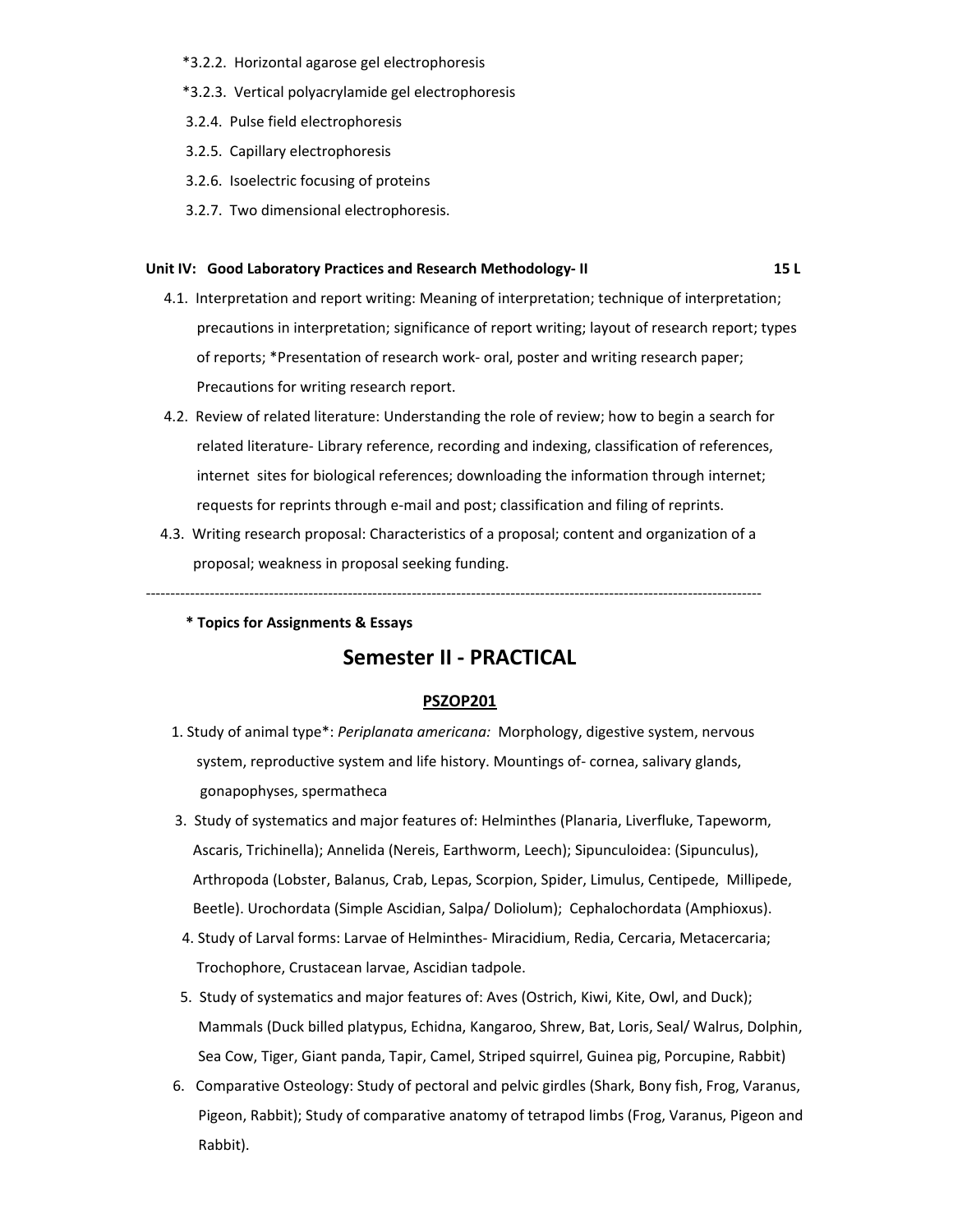**\***Demonstration practical/ Dissection/Virtual dissection/Model (2D or 3D)/Chart of animal system as per UGC guidelines.

### **PSZOP202**

- 1. Determination of total cholesterol and HDL cholesterol from serum.
- 2. Qualitative tests for amino acids and Proteins: Ninhydrin test; Xanthoproteic test; Millon's test; Biuret test.
- 3. Colorimetric estimation of protein by Peterson‐Lowry method.
- 4. Quantitative estimation of amino acids using ninhydrin reagent.
- 5. Isolation of casein from milk.
- 6. Detection of conformation of BSA by viscosity measurement and effect of varying concentration of urea on viscosity of BSA.
- 7. Determination of creatinine in serum and urea.
- 8. SDH specific activity.

### **PSZOP203**

- 1. Problems in genetics.
- 2. Pedigree analysis.
- 3. Quantitative estimation of DNA in a suitable tissue by diphenyl amine method.
- 4. Quantitative estimation of RNA in a suitable tissue by orcinol method.
- 5. Observation of morphogenetic movements in chick embryo.
- 6. Isolation of limb bud and its chorioallantoic grafting.

### **PSZOP204**

- 1. Identification of lipids in a given sample by TLC.
- 2. Separation of pigments from leaves or flowers by adsorption column chromatography.
- 3. Separation of amino acids by ion exchange chromatography using cation exchanger.
- 4. Separation and identification of amino acids by 2D paper chromatography
- 5. SDS‐polyacrylamide slab gel electrophoresis of proteins.

‐‐‐‐‐‐‐‐‐‐‐‐‐‐‐‐‐‐‐‐‐‐‐‐‐‐‐‐‐‐‐‐‐‐‐‐‐‐‐‐‐‐‐‐‐‐‐‐‐‐‐‐‐‐‐‐‐‐‐‐‐‐‐‐‐‐‐‐‐‐‐‐‐‐‐‐‐‐‐‐‐‐‐‐‐‐‐‐‐‐‐‐‐‐‐‐‐‐‐‐‐‐‐‐‐‐‐‐‐‐‐‐‐‐‐

# **REFERENCES**

### **PSZO101and PSZO201**

- Vertebrate comparative anatomy, Function, Evolution, K.V. Kardong,  $3^{rd}$  Ed. Tata McGraw Hill Publication.
- Vertebrate Life: F.H.Pough, C.M.Janis, J.B.Heiser,  $6^{th}$  Ed. Pearson Education.
- Functional Anatomy of Vertebrates. An evolutionary perspective. K.F.Liem, W.E.Bemis, W, F. Walker, L. Grande, 3<sup>rd</sup> Ed. Harcourt College Publishers.
- The Life of Vertebrates: J.Z.Young, ELBS‐Oxford Univ. Press.
- A Text Book of Zoology; T.J.Parkar and W.A.Haswell, McMillan.
- Chordate Zoology; E.L.Jordan and P.S.Verma, S. Chand & Company.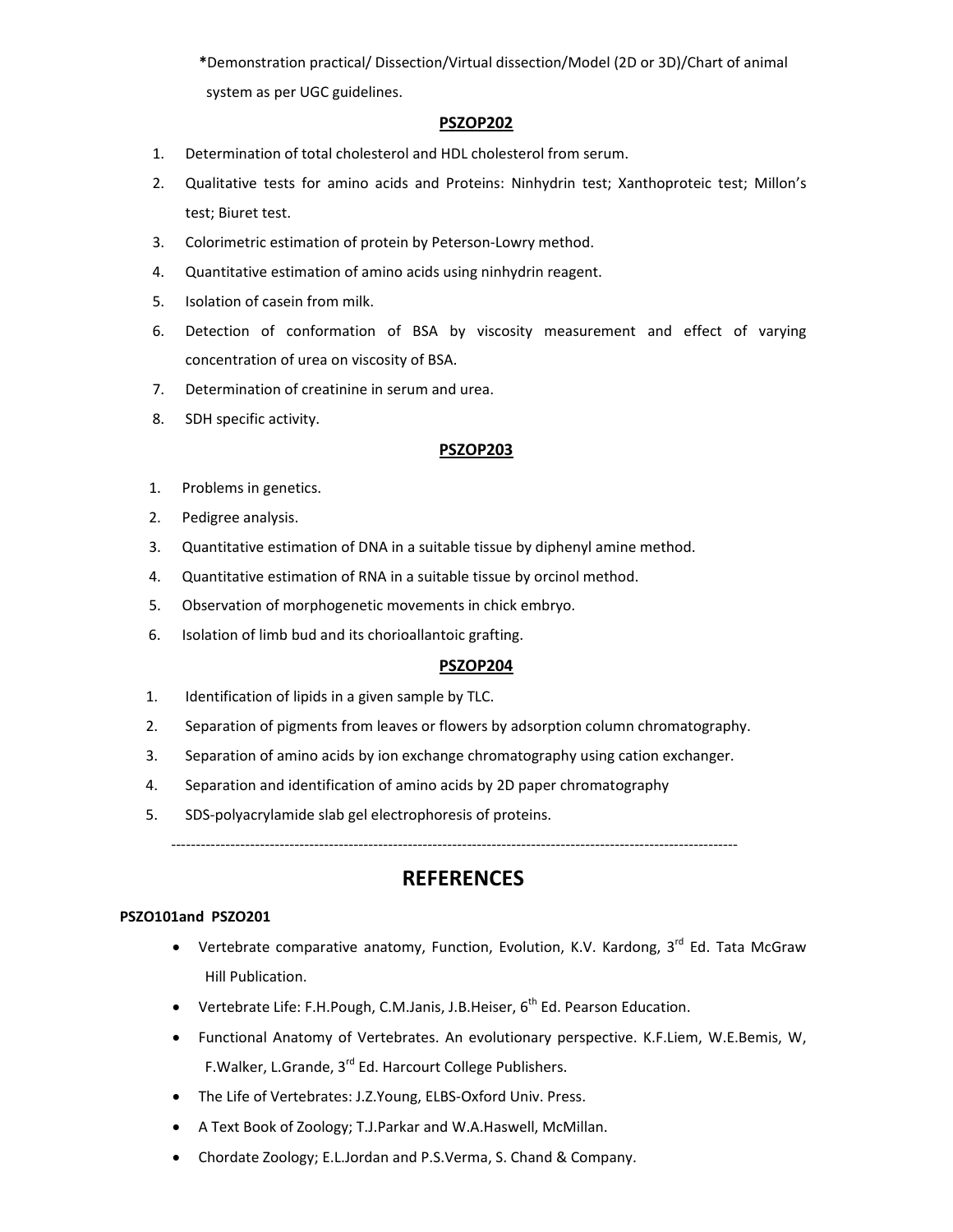- Biology of Invertebrates; J.A.Pechenik, 4<sup>th</sup> Ed, Tata McGraw Hill Publication.
- Invertebrate Zoology; E.L.Jordan and P.S.Verma, S. Chand & Company.
- Analysis of Vertebrate Structure: Milton Hildebrand, Wiley International
- Life of Invertebrates; Russell, W.D. Hunter, McMillan
- Invertebrate Zoology: Bares, R.D., Saunders Publication.

### **PSZO102 and PSZO202**

- Biochemistry‐ 2nd Ed. 2002 by U. Satyanarayan, Books and Allied Publ.
- Biochemistry‐ 2nd Ed. S.C. Rastogi, Tata McGraw Hill.
- Fundamentals of Biochemistry‐ 3rd Ed. 1988; J.I.Jain, S. Chand and Co. Publ.
- Biochemistry‐ a Functional Approach; MacGuilver
- www.enzymesIndia.com

### **PSZO103 and PSZO203**

- Genetics; Daniel J. Fairbanks and W.R. Anderson. Wadsworth Publ.
- Prin. Of Genetics; Robert H. Tamarin;  $7<sup>th</sup>$  Ed. Tata McGraw Hill
- Basic Human Genetics; Elaine Johansen Mange and Arthur Mange; Indian Reprint; 1997; Rastogi Publ.
- Genes and Evolution: A.P. Jha; MacMillon India
- Concepts of Genetics; William S. Kluge;, M.R.Cummings, Pearson Edu.
- Developmental Biology; Scott F. Gilbert, Sinauer Associates Inc.
- Developmental Biology; T. Subramanian, Narosa Publ.
- Biology of Developing System; Philip Grant; Holt Saunders International Ed.
- Evolution; M. W. Strikberger, CBS Publ.
- Cytology and Genetics; Sumitra Sen and Dipak Kumar Kar, Narosa Publ.
- Instant Notes‐ Developmental Biology; R.M. Twyman, Bios. Scientific Pub. Ltd.

### **PSZO104 and PSZO204**

- Modern Experimental Biochemistry;  $3^{rd}$  Ed. Rodney Boyer, Pearson Education.
- Principles and Techniques of Practical Biochemistry. Wilson and Walker, Cambridge Univ. Press.
- Biological Science; 3<sup>rd</sup> Ed. D.J.Taylor, N.P.O.Green, G.W.Stou, Cambridge Univ. Press
- Cell and Molecular Biology‐ Concepts and Experiments, Gerald Karp. John Wiley & Co.
- Introductory Practical Biochemistry; S.K.Swahney, Randhir Sing. Narosa Publ.
- An Introduction to Practical Biochemistry; 3<sup>rd</sup> Ed. David Plummer. Tata McGraw Hill
- Practical Research Planning and Design;  $2^{nd}$  Ed. Paul D. Leedy. Macmillan Publ.
- Elementary Practical Organic Chemistry Part I: Small Scale Preparations. 2<sup>nd</sup> Ed. Arthur I. Vogel. CBS Publ. and Distributors.
- Research Methodology. Methods and Techniques; C.R.Kothari. Wiley Eastern Ltd. Mumbai.

‐‐‐‐‐‐‐‐‐‐‐‐‐‐‐‐‐‐‐‐‐‐‐‐‐‐‐‐‐‐‐‐‐‐‐‐‐‐‐‐‐‐‐‐‐‐‐‐‐‐‐‐‐‐‐‐‐‐‐‐‐‐‐‐‐‐‐‐‐‐‐‐‐‐‐‐‐‐‐‐‐‐‐‐‐‐‐‐‐‐‐‐‐‐‐‐‐‐‐‐‐‐‐‐‐‐‐‐‐‐‐‐‐‐‐‐‐‐‐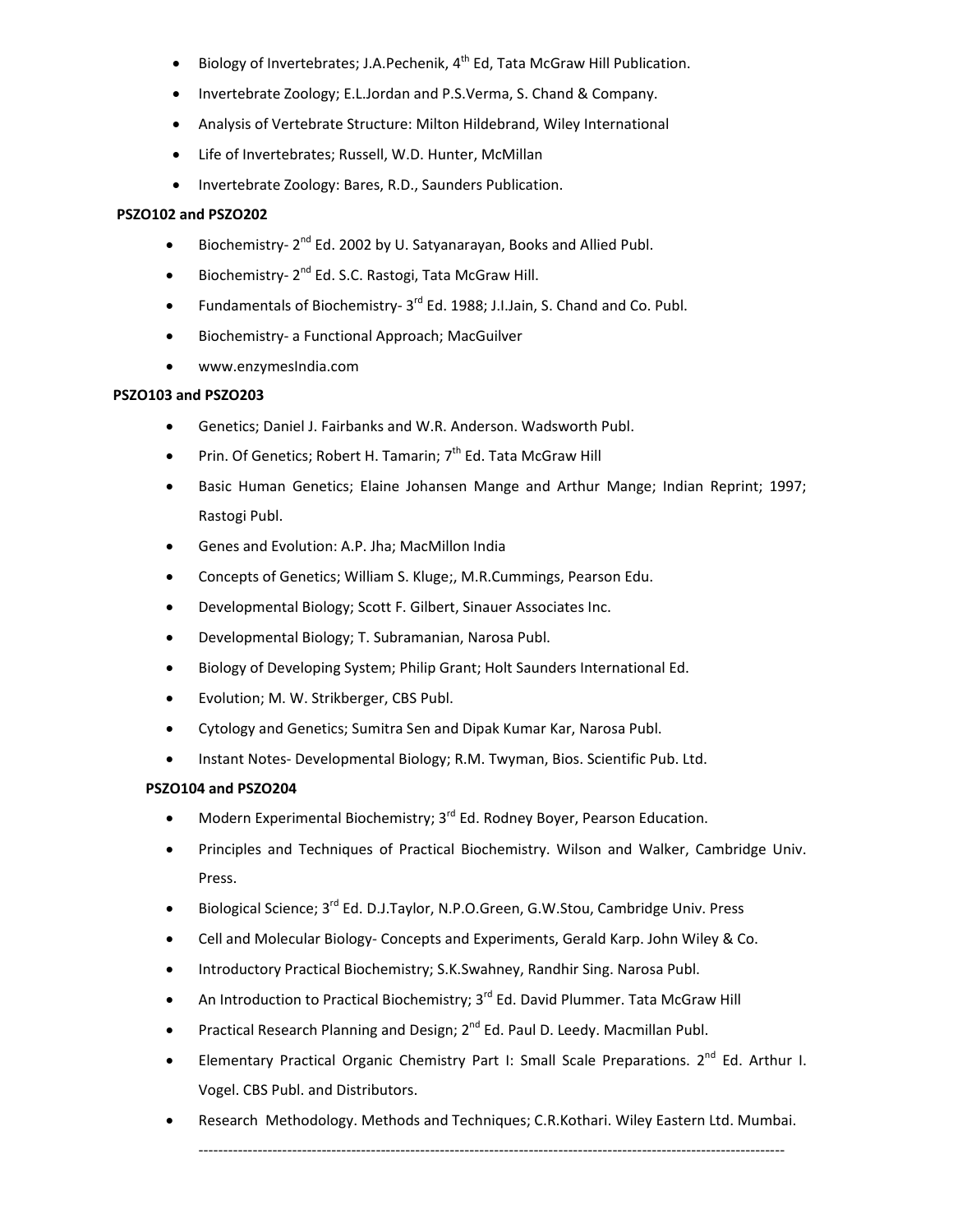# **Modality of Assessment:**

# **A) Internal Assessment‐ 40%**

# **a) Theory**

| Sr. No. | Evaluation type                                                                                                                                          |    |
|---------|----------------------------------------------------------------------------------------------------------------------------------------------------------|----|
| 1.      | Two Assignments/Case study/Project                                                                                                                       | 20 |
| 2.      | One class Test (multiple choice questions objective)                                                                                                     |    |
| 3.      | Active participation in routine class instructional deliveries (case<br>studies/seminars/presentations)                                                  | 05 |
| 4.      | Overall conduct as a responsible student, manners, skill in articulation,<br>leadership qualities demonstrated through organizing co-curricular,<br>etc. | 05 |

# **b) Practicals**

| Sr. No. | Evaluation type     | Marks |
|---------|---------------------|-------|
| 1.      | Two best practicals | 10    |
| 2.      | Journal             | 05    |
| 3.      | Viva                | 05    |

# **B) External examination‐ 60%**

# **a) Semester End Theory Assessment‐ 60% 60 Marks**

- i) Duration These examinations shall be of two hours duration for each paper.
- ii) Theory Question Paper Pattern:‐
- There shall be five questions each of 12 marks. On each unit there will be one question and the first one will be based on entire syllabus.
- All questions shall be compulsory with internal choice within the questions. Each question will be of 18 to 20 marks with options.
- Question may be subdivided into sub‐questions a, b, c… and the allocation of marks depend on the weightage of the topic.

# **b) Practicals 30 Marks**

‐‐‐‐‐‐‐‐‐‐‐‐‐‐‐‐‐‐‐‐‐‐‐‐‐‐‐‐‐‐‐‐‐‐‐‐‐‐‐‐‐‐‐‐‐‐‐‐‐‐‐‐‐‐‐‐‐‐‐‐‐‐‐‐‐‐‐‐‐‐‐‐‐‐‐‐‐‐‐‐‐‐‐‐‐‐‐‐‐‐‐‐‐‐‐‐‐‐‐‐‐‐‐‐‐‐‐‐‐‐‐‐‐‐‐‐‐‐‐‐‐‐‐‐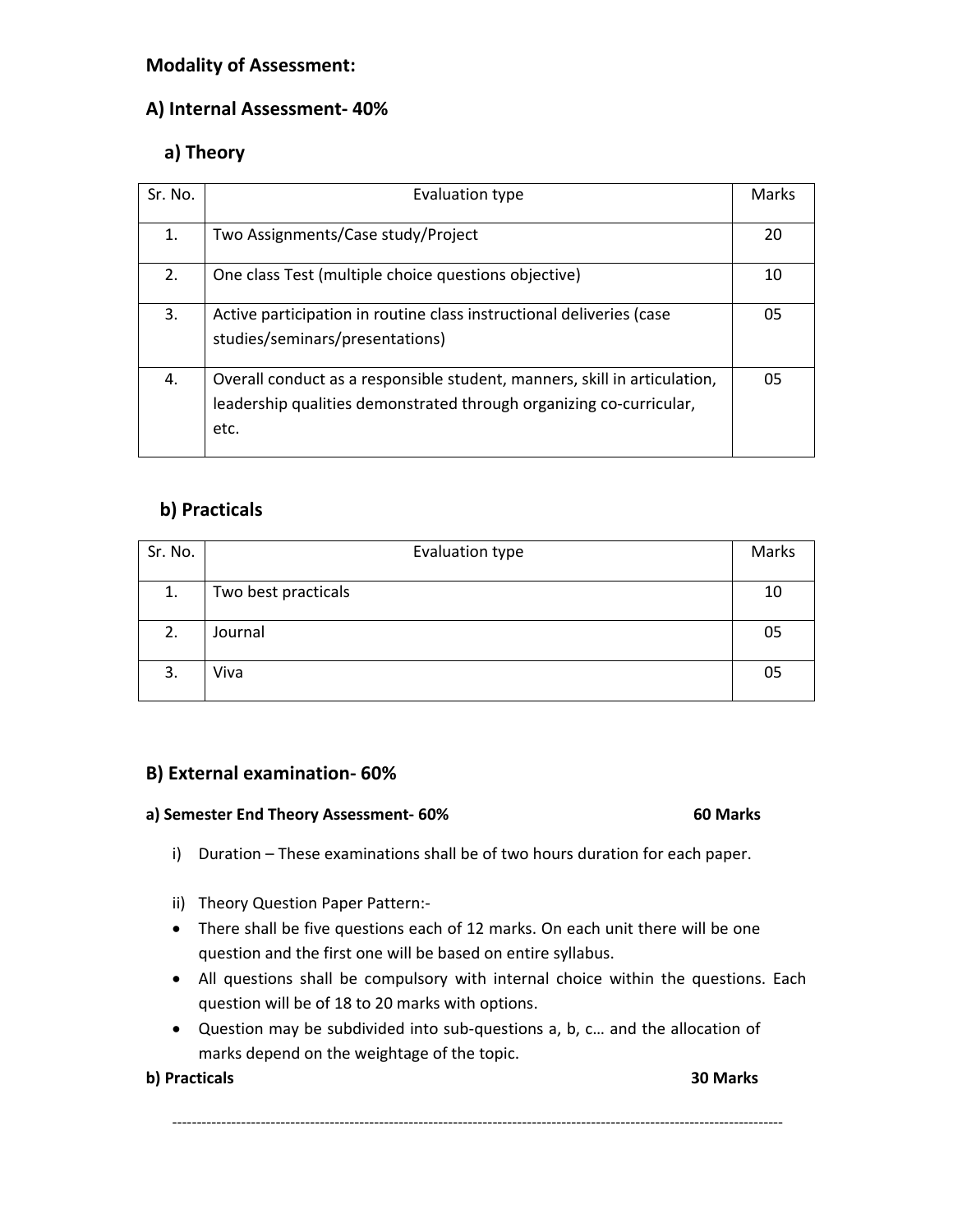### **University of Mumbai**

# **M.Sc. ZOOLOGY Semester I/Semester II EXAMINATION 2012‐13**

### **Course** PSZO\_\_

Maximum Marks: 60 Duration: 2 Hours Marks Option: 90

Question 1: Unit I

Question 2: Unit II

Question 3: Unit III

Question 4: Unit IV

Question 5: Unit I to Unit IV (Mixed Questions)

Instructions:

- i. All questions are compulsory.
- ii. All questions carry equal marks.
- iii. Draw neat and labeled diagrams wherever necessary.

|    | 1. Answer any two questions from the following (Based on Unit I)        |    |
|----|-------------------------------------------------------------------------|----|
|    | a.                                                                      | 06 |
|    | b.                                                                      | 06 |
|    | c.                                                                      | 06 |
| 2. | Answer any two questions from the following (Based on Unit II)          |    |
|    | a.                                                                      | 06 |
|    | b.                                                                      | 06 |
|    | c.                                                                      | 06 |
| 3. | Answer any two questions from the following (Based on Unit III)         |    |
|    | a.                                                                      | 06 |
|    | b.                                                                      | 06 |
|    | c.                                                                      | 06 |
| 4. | Answer any two questions from the following (Based on Unit IV)          |    |
|    | a.                                                                      | 06 |
|    | b.                                                                      | 06 |
|    | c.                                                                      | 06 |
| 5. | Answer any four questions from the following (Based on entire syllabus) |    |
|    | a.                                                                      | 03 |
|    | b.                                                                      | 03 |
|    | c.                                                                      | 03 |
|    | d.                                                                      | 03 |
|    | e.                                                                      | 03 |
|    | f.                                                                      | 03 |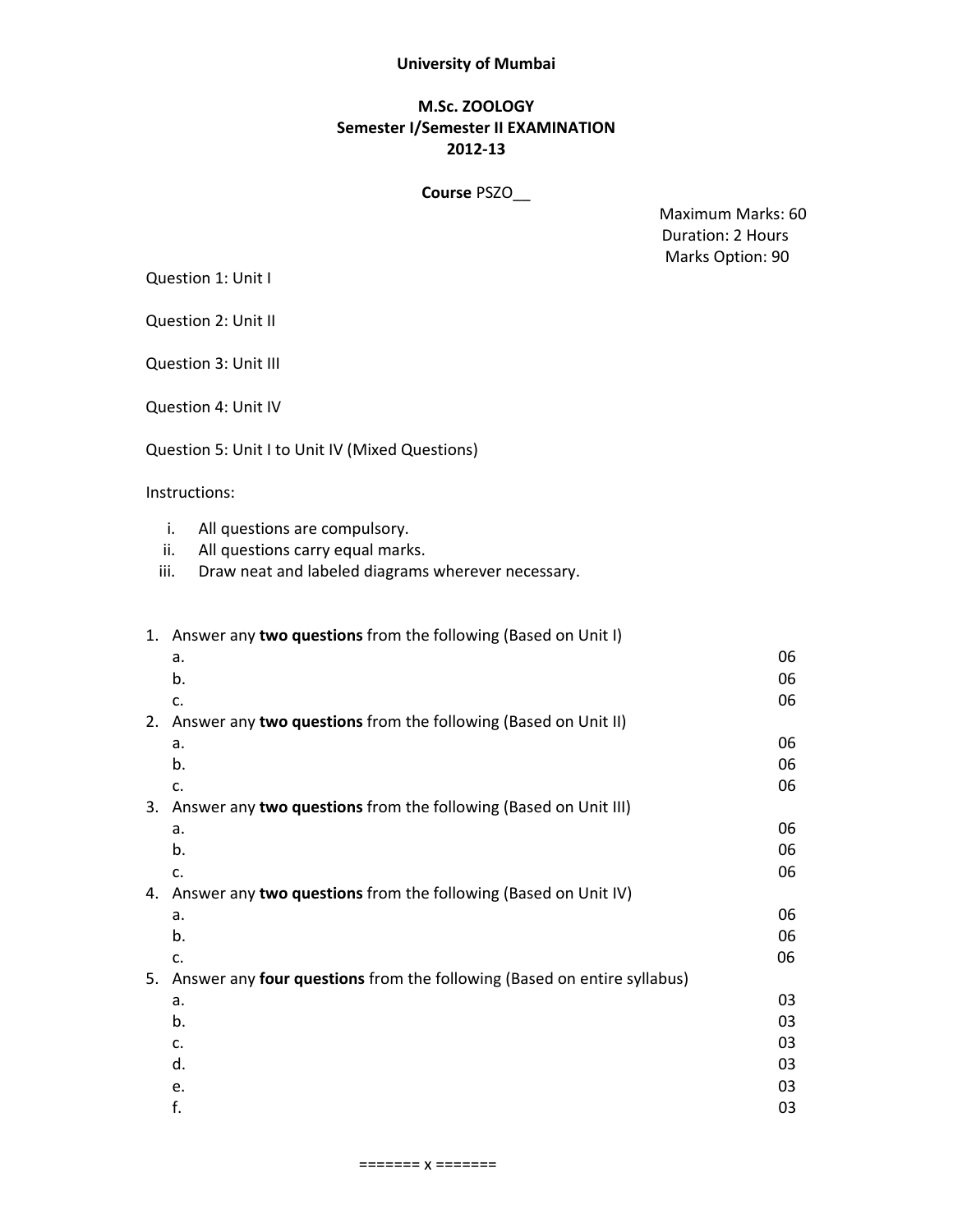# **UNIVERSITY OF MUMBAI**

# **M.Sc. ZOOLOGY**

# **Semester I**

# **PRACTICAL EXAMINATION** PSZOP101

## **(10 a.m. to 01 p.m.)**

# **T**otal Marks: 30

| 1. *Dissect Sepia so as to expose its digestive system/reproductive system/nervous system. 12 |    |
|-----------------------------------------------------------------------------------------------|----|
| 2. *Make temporary preparation/mounting (stain if necessary) of -                             | 04 |
| Jaws/Radula/Spermatophores/Statocyst of Sepia<br>Or                                           |    |
| * Spicules of Holothurian.                                                                    |    |
| 3. Identify specimen/slide a, b, c, d as per instructions.                                    | 08 |
| 4. Identify specimen/slide e, f as per instructions.                                          | 04 |
| 5. Identify specimen/slide g as per instructions.                                             | 02 |
| Candidates are required to present certified journal on the day of practical examination.     |    |

(\* Demonstration/Dissection/Virtual dissection/Model (2D or 3D)/Chart of animal system as per UGC guidelines)

=====================================================================

# **UNIVERSITY OF MUMBAI**

# **M.Sc. ZOOLOGY**

# **Semester I**

### **PRACTICAL EXAMINATION** PSZOP102

**(02 p.m. to 05 p.m.)**

 **T**otal Marks: 30

1. Estimate the yield of glycogen from skeletal muscles / liver. Show the results to the examiners and submit a report. The same of the state of the state of the state of the state of the state of the state of the state of the state of the state of the state of the state of the state of the state of the state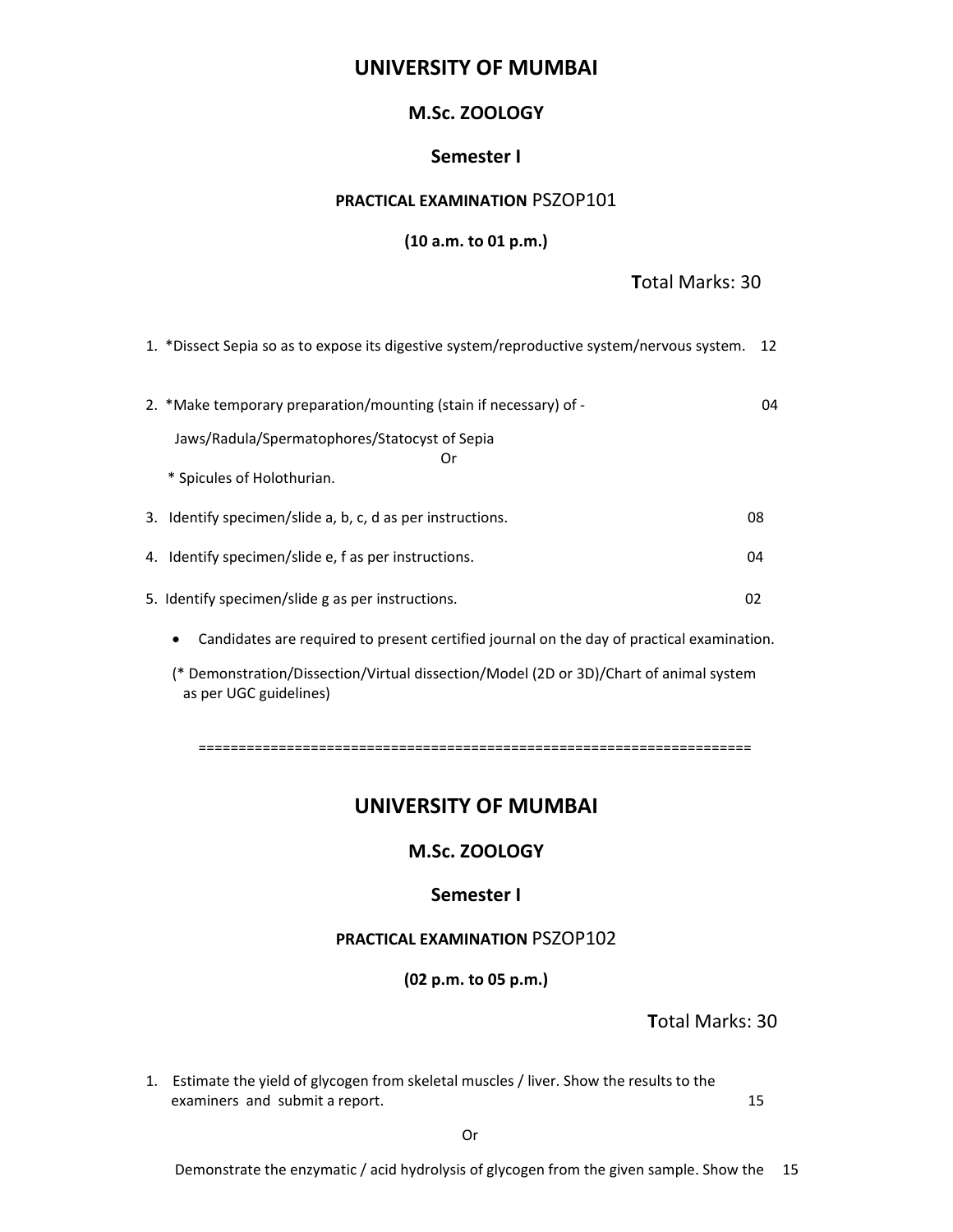results to the examiners and submit a report.

**Contact Contact Contact Contact Contact Contact Contact Contact Contact Contact Contact Contact Contact Contact** 

|    |                                                                                                                          | Identify the nature of carbohydrates in the given sample using qualitative tests (6 tests).                                                                           | 15  |
|----|--------------------------------------------------------------------------------------------------------------------------|-----------------------------------------------------------------------------------------------------------------------------------------------------------------------|-----|
| 2. | From the given material isolate Starch and estimate the yield. Show the results to the<br>examiners and submit a report. | 15                                                                                                                                                                    |     |
|    |                                                                                                                          | Estimate the amount of Glucose by Benedict's volumetric method. Show the results to the<br>Examiners and submit a report.<br>Or                                       | 15  |
|    |                                                                                                                          | Determine the amount of reducing sugars from the given sample by DNSA method. Show<br>the results to the examiners and submit a report.<br>Or                         | 15  |
|    |                                                                                                                          | Determine the Saponification Value / Acid Value / Reichert-Meissl (RM) number of the given<br>sample of lipid. Show the results to the examiners and submit a report. | -15 |
|    |                                                                                                                          | Candidates are required to present certified journal on the day of practical examination.                                                                             |     |
|    |                                                                                                                          |                                                                                                                                                                       |     |
|    |                                                                                                                          | <b>UNIVERSITY OF MUMBAI</b>                                                                                                                                           |     |
|    |                                                                                                                          | M.Sc. ZOOLOGY                                                                                                                                                         |     |
|    |                                                                                                                          | Semester I                                                                                                                                                            |     |
|    |                                                                                                                          | <b>PRACTICAL EXAMINATION PSZOP103</b>                                                                                                                                 |     |
|    |                                                                                                                          | (10 a.m. to 01 p.m.)                                                                                                                                                  |     |
|    |                                                                                                                          | <b>Total Marks: 30</b>                                                                                                                                                |     |
|    | 1.                                                                                                                       | Make a temporary squash preparation of testis of cockroach/ grasshopper/                                                                                              |     |
|    |                                                                                                                          | Tradescantia young anther to study stages of meiosis.                                                                                                                 | 15  |
|    |                                                                                                                          | Or                                                                                                                                                                    |     |
|    |                                                                                                                          | Make a temporary preparation of polytene chromosomes from salivary gland cells of                                                                                     |     |
|    |                                                                                                                          | Drosophila/ Chironomus larva.<br>15                                                                                                                                   |     |
|    | 2.                                                                                                                       | Make a temporary squash preparation of onion/garlic root tip cells to study stages of                                                                                 |     |
|    |                                                                                                                          | 09<br>mitosis.                                                                                                                                                        |     |
|    |                                                                                                                          | Or                                                                                                                                                                    |     |
|    |                                                                                                                          | Make a temporary preparation of buccal smear to study sex chromatin in human.                                                                                         | 09  |
|    | 3                                                                                                                        | Make a karyotype analysis from the given printed material and comment on the                                                                                          | 06  |
|    |                                                                                                                          | numerical or/and structural variations in the chromosomes.                                                                                                            |     |
|    |                                                                                                                          | Or                                                                                                                                                                    |     |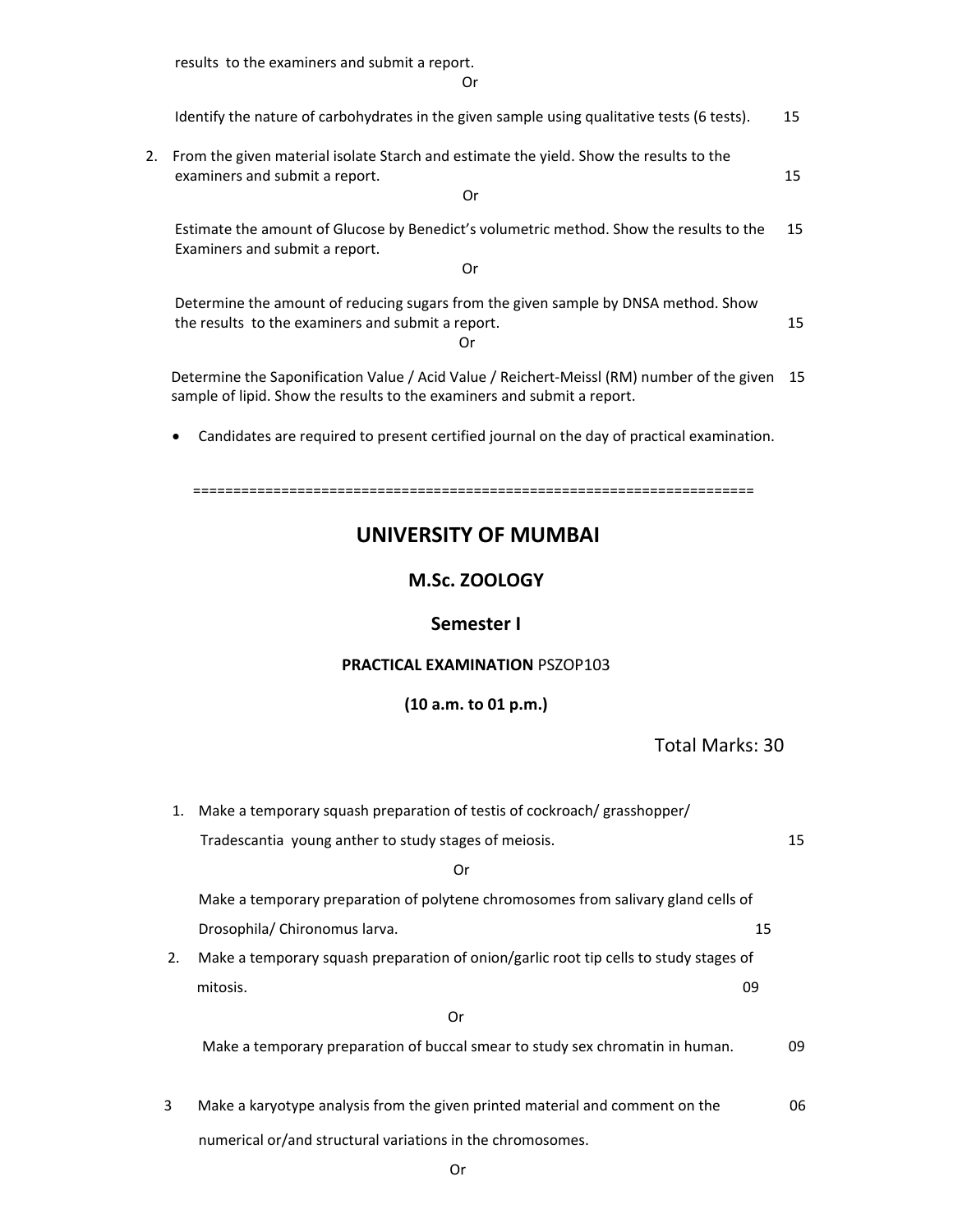• Candidates are required to present certified journal on the day of practical examination.

======================================================================

# **UNIVERSITY OF MUMBAI**

# **M.Sc. ZOOLOGY**

### **Semester I**

### **PRACTICAL EXAMINATION** PSZOP104

**(02 a.m. to 05 p.m.)**

 Total Marks: 30 

1. Major Experiment: 14

 Demonstrate the relationship between absorbance of light and the conc. of the dye in the solution using different wavelengths for five dilutions. Tabulate the readings. Plot the absorbance curves on the same graph paper and explain the choice of ideal filter from your results.

**Contact Contact Contact Contact Contact Contact Contact Contact Contact Contact Contact Contact Contact Contact Contact Contact Contact Contact Contact Contact Contact Contact Contact Contact Contact Contact Contact Conta** 

Determine the pKa of the given weak acid.

2. Minor Experiment: 2002 12. Minor Experiment:

Using Henderson Hasselbalch equation calculate the  $p<sup>H</sup>$  of buffer prepared by mixing known volume of either acid and or salt solutions. Check  $p^H$  using  $p^H$  meter.

**Or Or Or** 

 2. (a) Identify the pictograms/ signs/symbols 'a 'and 'b' and comment on their significance in a scientific laboratory.  $04$ **And And** 

(b) Prepare a solution of a given molarity/Normality **butter in the solution of a given molarity/Normality butter** 

3. Minor Experiment: 07

 From the infiltrated tissue prepare blocks, trim and mount it on the holder for section cutting.

**Contact Contact Contact Contact Contact Contact Contact Contact Contact Contact Contact Contact Contact Contact** 

 Trim the given block, mount it on the block holder, cut the sections and from ribbons prepare slides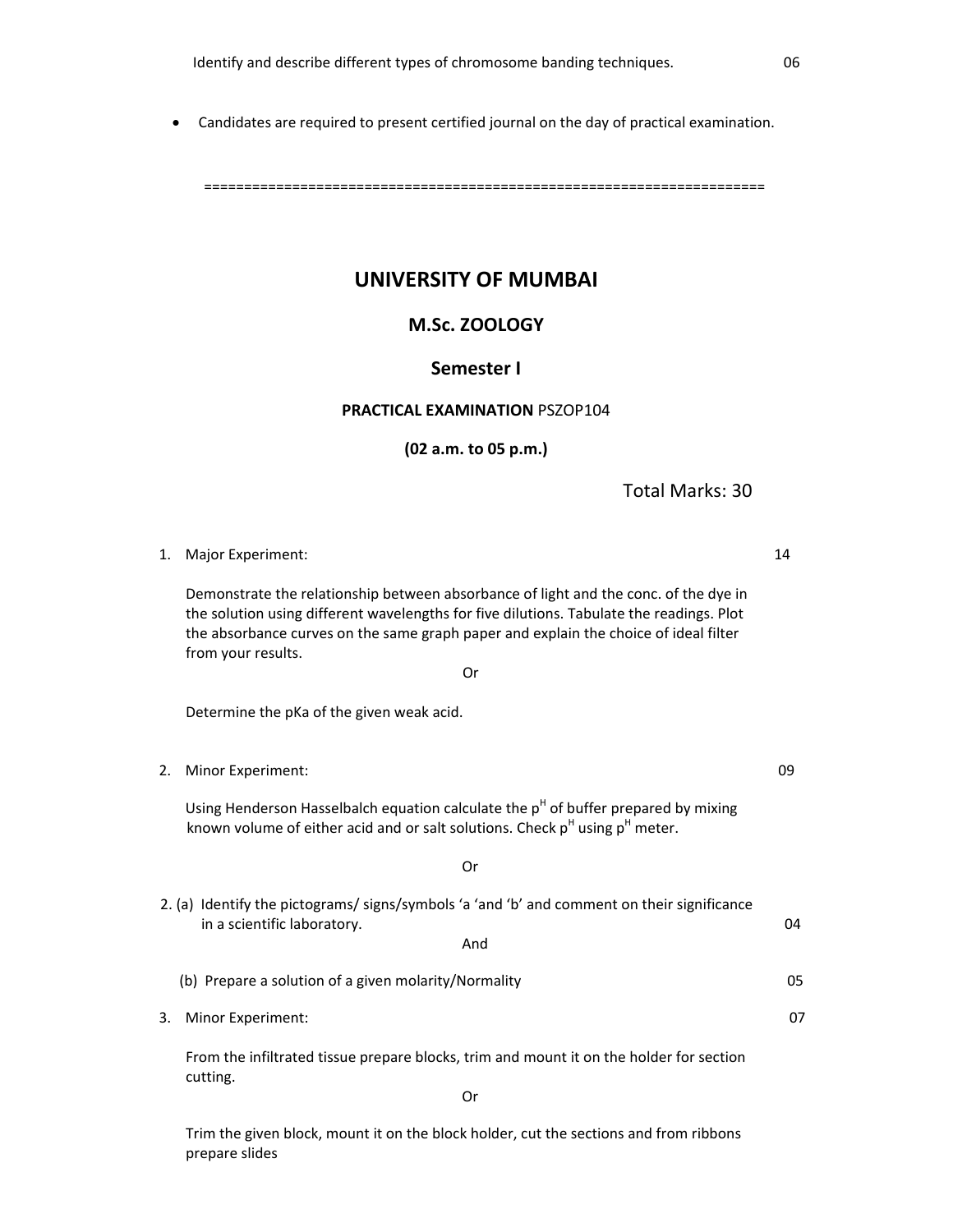Dewax the mounted ribbons and stain the sections with Hematoxylin/Eosin.

• Candidates are required to present certified journal on the day of practical examination.

===========================================================================

### **UNIVERSITY OF MUMBAI**

# **M.Sc. ZOOLOGY**

### **Semester II**

### **PRACTICAL EXAMINATION** PSZOP201

### **(10 a.m. to 01 p.m.)**

## Total Marks: 30

| 1. * Dissect Cockroach so as to expose its digestive system/ reproductive system/ | 12 |
|-----------------------------------------------------------------------------------|----|
| nervous system.                                                                   |    |
| 2. *Make temporary preparation/mounting (stain if necessary) of -                 | 04 |
| Cockroach – cornea/salivary glands/gonapophyses/spermatheca                       |    |
| 3. Identify specimen/slide a, b, c, d as per instructions.                        | 08 |
| 4. Identify specimen/slide 'e' and 'f' as per instruction                         | 04 |
| 5. Identify specimen g as per instructions.                                       | 02 |

• Candidates are required to present certified journal on the day of practical examination. (\*Demonstration/Dissection/Virtual dissection/Model (2D or 3D)/Chart of animal system as per UGC guidelines)

=======================================================================

# . **UNIVERSITY OF MUMBAI**

# **M.Sc. ZOOLOGY**

### **Semester II**

### **PRACTICAL EXAMINATION** PSZOP202

**(02 a.m. to 05 p.m.)**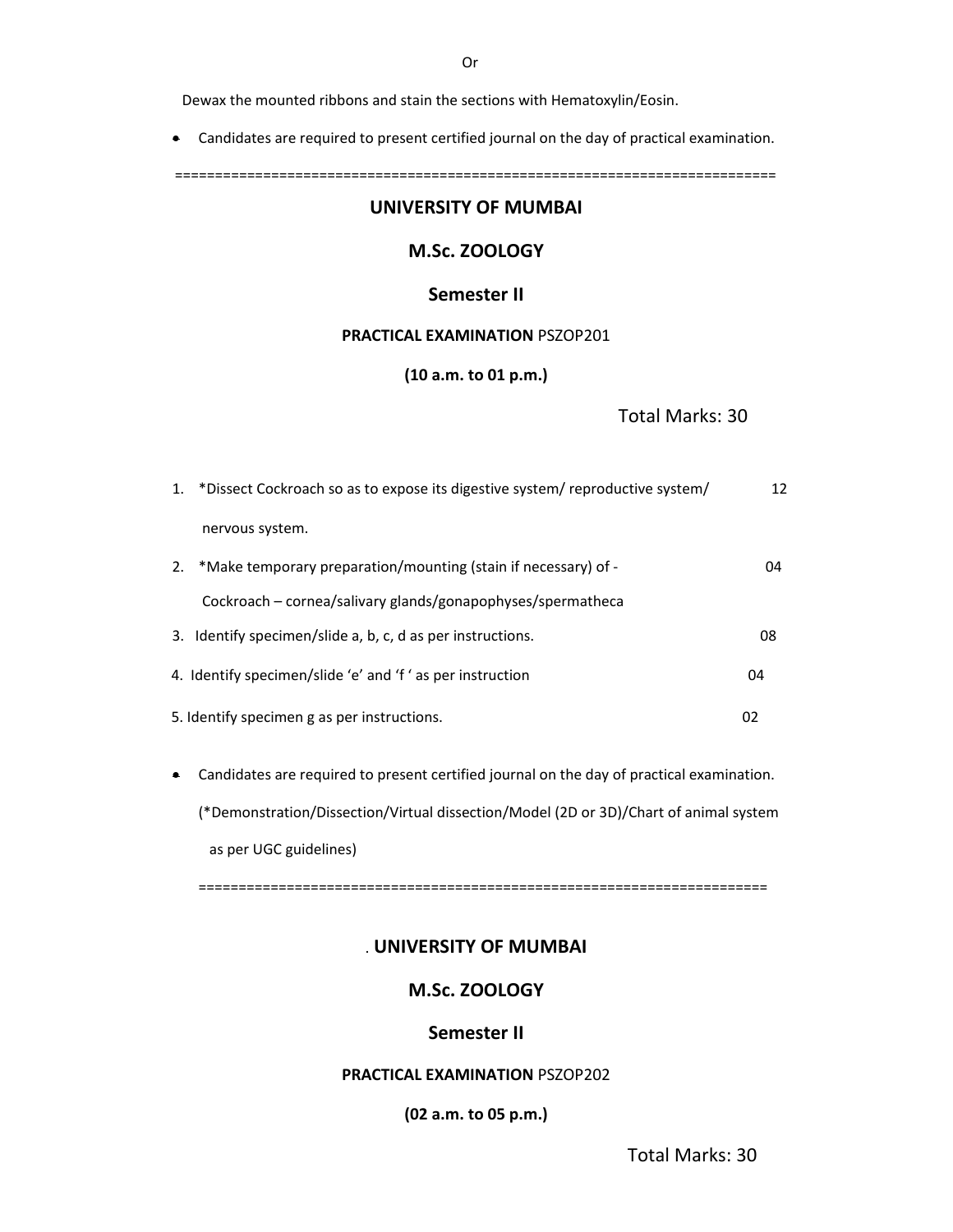1. Estimate the protein content of the given tissue homogenate by Peterson-Lowry method 16 Show the results to the examiners and submit the report.

 Or Estimate the amino acid content of the given sample by Ninhydrin reagent. Prepare a  $16$  Standard graph. **Contact Contact Contact Contact Contact Contact Contact Contact Contact Contact Contact Contact Contact Contact** Demonstrate the effect of inhibitor on Succinic Dehydrogenase activity. Show the results  $16$  to the examiners and submit a report. **Contract Contract Contract Contract Contract Contract Contract Contract Contract Contract Contract Contract Co**  Demonstrate the effect of variation in Urea concentration on the conformation of Protein 16 by viscosity measurements. Show the results to the examiners and submit a report. **Contract Contract Contract Contract Contract Contract Contract Contract Contract Contract Contract Contract Co** Estimate the concentration of Creatinine in the given serum / urine sample. Show the  $16$  results to the examiners and submit a report. 2. Isolate Casein from the given sample of milk and determine its yield. Show the results to the 14 examiners and submit a report. **Contact Contact Contact Contact Contact Contact Contact Contact Contact Contact Contact Contact Contact Contact Contact Contact Contact Contact Contact Contact Contact Contact Contact Contact Contact Contact Contact Conta** Determine Total / HDL Cholesterol from the given serum sample. Show the results to the  $14$  examiners and submit a report. **Contact Contact Contact Contact Contact Contact Contact Contact Contact Contact Contact Contact Contact Contact** Detect the protein / amino acids in the given sample using qualitative tests (4 tests).  $14$ • Candidates are required to present certified journal on the day of practical examination.

=======================================================================

# **UNIVERSITY OF MUMBAI**

### **M.Sc. ZOOLOGY**

### **Semester II**

### **PRACTICAL EXAMINATION** PSZOP203

### **(10 a.m. to 01 p.m.)**

## Total Marks: 30

- 1. Extract and quantitatively estimate the amount of DNA/RNA from the given  $12$ tissue homogenate.
- 2. Demonstrate the morphogenetic movements in chick embryo and  $108$

isolate Limb bud from the given chick embryo.

.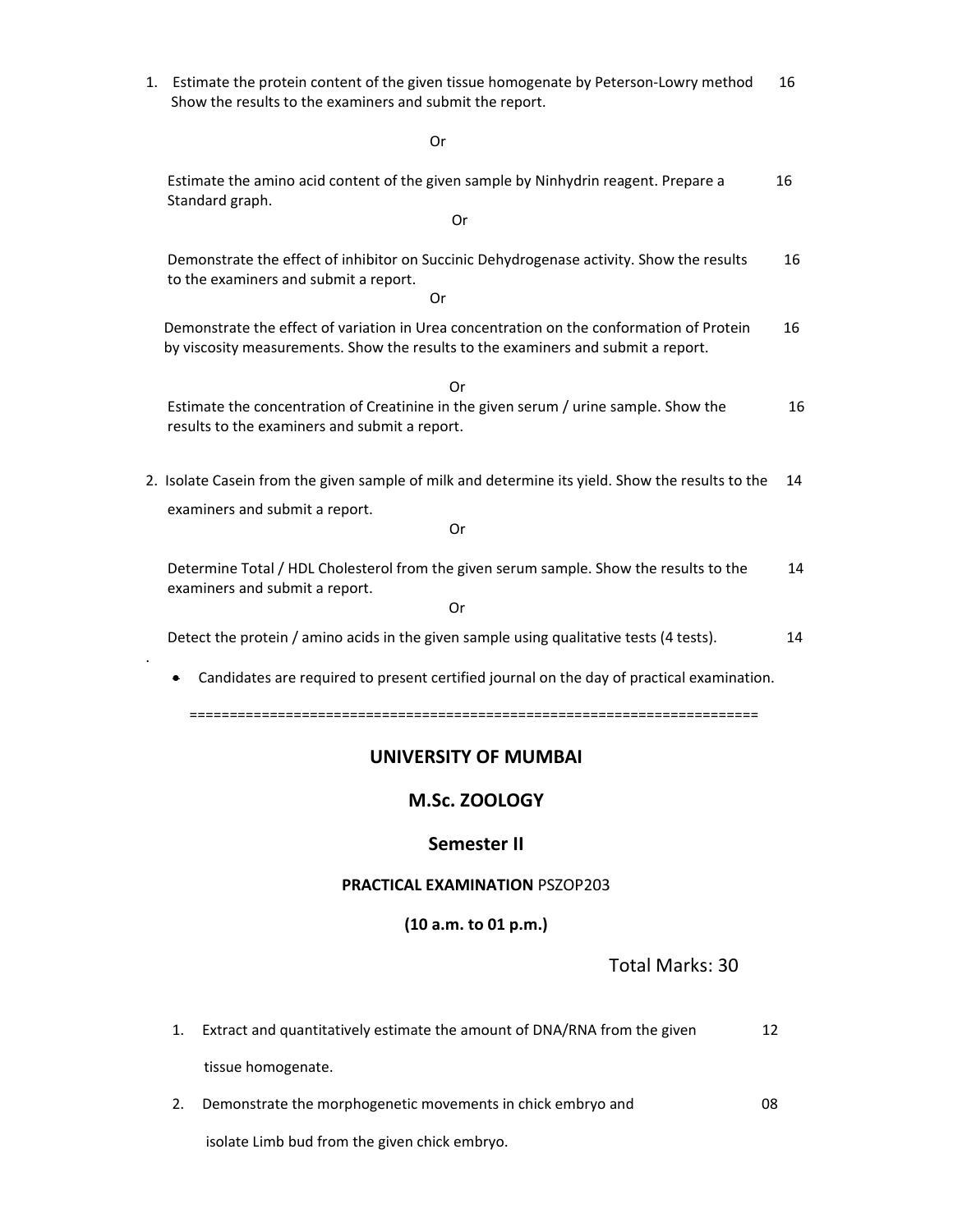Isolate limb bud from the given chick embryo and demonstrate the chorioallontoic grafting from the given chick embryo.

| 3. | (i) Solve the given problem in Genetics.                  | 05 |
|----|-----------------------------------------------------------|----|
|    | (ii)Solve the given problem related to Pedigree analysis. | 05 |

• Candidates are required to present certified journal on the day of practical examination.

=======================================================================

# . **UNIVERSITY OF MUMBAI**

# **M.Sc. ZOOLOGY**

# **Semester II**

## **PRACTICAL EXAMINATION** PSZOP204

# **(02 a.m. to 05 p.m.)**

# Total Marks: 30

| 1. Demonstrate the technique of two-dimensional paper chromatography to separate the |                                                                                                                        |    |  |
|--------------------------------------------------------------------------------------|------------------------------------------------------------------------------------------------------------------------|----|--|
|                                                                                      | amino acids. Calculate Rf value.                                                                                       |    |  |
|                                                                                      | Or                                                                                                                     |    |  |
|                                                                                      | Demonstrate the use of adsorption column chromatography to separate the pigments<br>from leaves or flowers.<br>Or      | 16 |  |
|                                                                                      |                                                                                                                        |    |  |
|                                                                                      | Demonstrate the technique of ion exchange column chromatography in the<br>separation of amino acids using two buffers. | 16 |  |
|                                                                                      |                                                                                                                        |    |  |
|                                                                                      | 2 Identification of lipids in a given sample by TLC.                                                                   | 14 |  |
|                                                                                      | Or                                                                                                                     |    |  |
|                                                                                      | Demonstrate SDS-PAGE under reducing conditions for separation of Plasma/Proteins.                                      | 14 |  |
|                                                                                      | Candidates are required to present certified journal on the day of practical examination.                              |    |  |
|                                                                                      |                                                                                                                        |    |  |